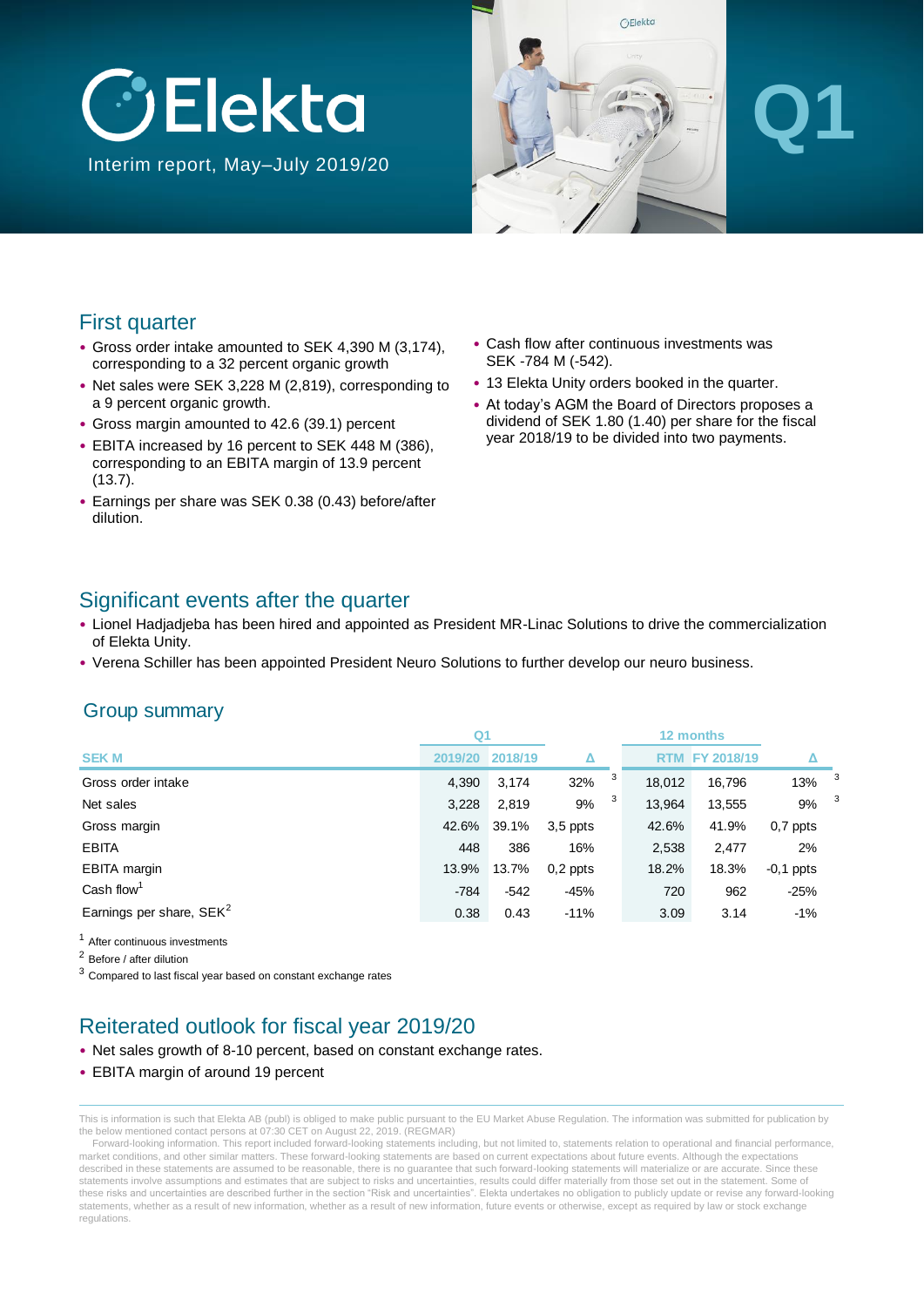#### **CEO comment**

# Very strong order intake kick-starts the year

**The year got off to a great start, demonstrating that innovation enables growth, with an increase in order intake by 32 percent. Underlying profitability increased, benefitting from higher net sales and improved gross margin. With this very encouraging quarter, we're in a strong position to continue creating value and strengthening our leadership in precision radiation medicine.**

#### Elekta Unity leading the way

Demand for our products remained high in the first quarter and order intake grew by 32 percent. Even without the GenesisCare deal of nine Unity systems, one of the company's largest ever, we had double-digit order intake. This demonstrates how our innovation leadership is changing the market and how MR-guided radiation therapy is driving market growth. In addition to the GenesisCare deal we booked four Unity orders, of which two were in North America.

Overall order intake was especially strong in EMEA and APAC, with a healthy increase in China, where we continue to strengthen our market leadership. Growth was also supported by an increase in software orders and our brachy therapy business. We continue to focus on Elekta Digital to improve the workflow for clinicians. We have also strengthened our organization and extended the management team to become even more efficient in driving our strategic agenda.

#### Improved underlying profitability

We continue to improve our profitability. Gross margin increased for both solutions and services, mainly driven by a favorable project mix. Good sales growth and cost control contributed to the increase in EBITA, corresponding to a small improvement in the margin compared to last year. However, adjusting for the divestment of our MEG business and the capitalization of Unity in the first quarter last year, the EBITA margin increase was more than 4 percentage points. Cash flow in the quarter was weaker than in the prior year period mostly because of lower collection, however we have measures in place to drive improvement during the coming quarters.

Based on the quarterly sales and EBITA performance, we reiterate our guidance for the full year.

#### Strong position for value creation and growth

Our investment in MR-guided radiation therapy is showing great results, with additional regulatory approvals in the quarter. We are also extending our strategic partnership with GenesisCare to leverage on real-world evidence and the clinical value of our MR linac. The clinical outcomes from Unity continue to be satisfying. In addition, interest in other portfolio products remains high.

All in all, we're in a strong position for further value creation.

Richard Hausmann President and CEO



**32%** growth in order intake

Innovation leadership changes the market and our focus on Precision Radiation Medicine is driving market growth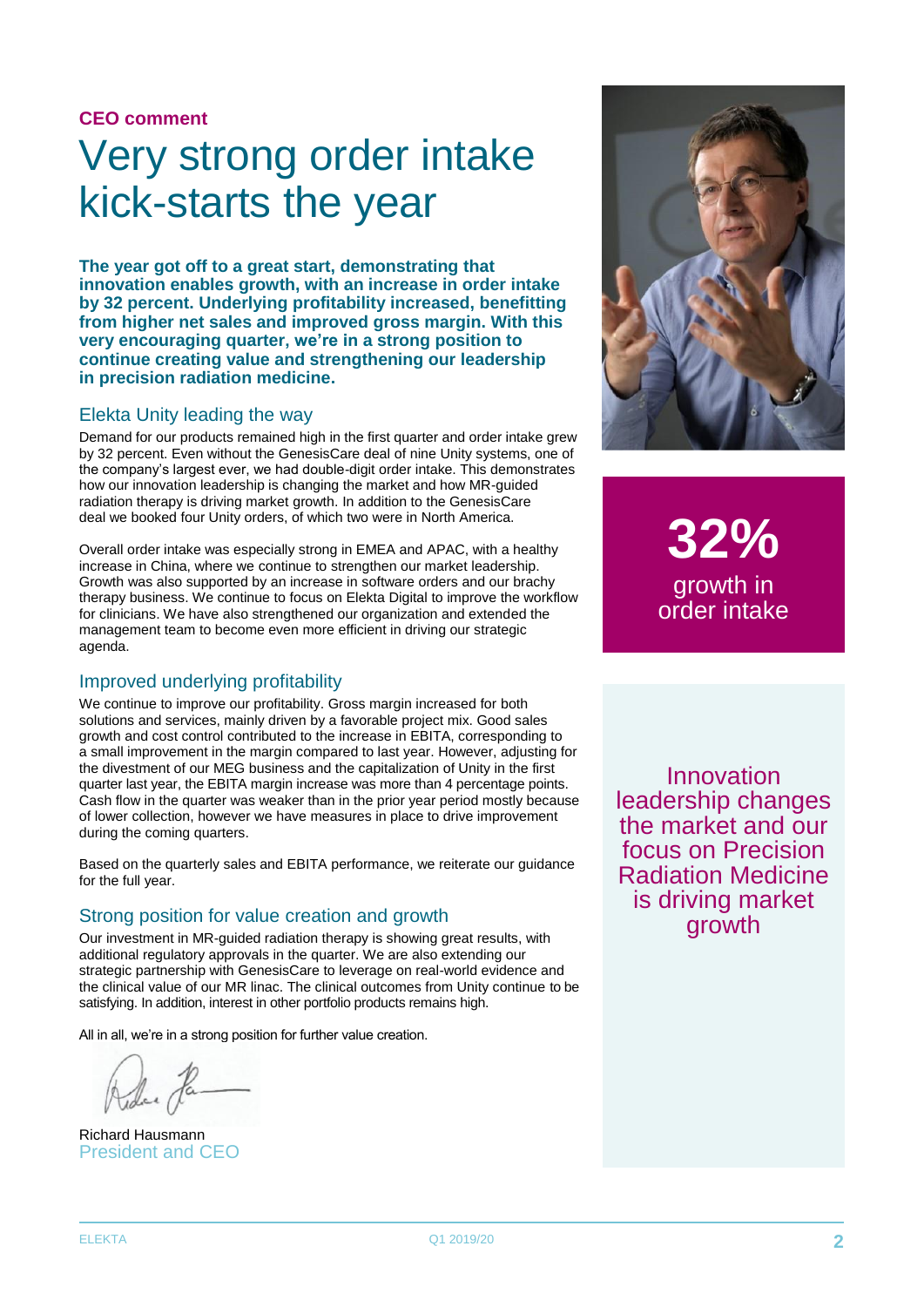### **First quarter** Order intake and order backlog

Gross order intake increased by 38 percent to SEK 4,390 M (3,174) and 32 percent based on constant exchange rates.

Order backlog was SEK 33,199 M, compared to SEK 32,003 M on April 30, 2019. Order backlog is converted at closing exchange rates, which resulted in a positive translation difference of SEK 111 M.

#### Gross order intake

|                                   | Q1      |         |     |     |            | 12 months  |
|-----------------------------------|---------|---------|-----|-----|------------|------------|
| <b>SEK M</b>                      | 2019/20 | 2018/19 | Δ   | Δ   | <b>RTM</b> | FY 2018/19 |
| North and South<br>America        | 1,064   | 990     | 0%  | 7%  | 5,123      | 5,049      |
| Europe, Middle East<br>and Africa | 1,709   | 1.004   | 64% | 70% | 7.444      | 6,739      |
| Asia Pacific                      | 1.617   | 1.180   | 31% | 37% | 5.445      | 5,008      |
| Group                             | 4.390   | 3.174   | 32% | 38% | 18,012     | 16,796     |

 $1$  Compared to last fiscal year based on constant exchange rates

#### North and South America

In the first quarter Elekta had a stable order intake in North and South America based on constant exchange rates. However, Solutions had a good development in North America.

Following the regulatory approval for Elekta Unity in Canada in the previous quarter we received the clearance for clinical usage in the first quarter and recently the first patient was treated. During the quarter two new orders were booked for Elekta Unity.

#### Europe, Middle East and Africa (EMEA)

With an organic growth rate of 64 percent in the first quarter, order intake in EMEA reached a good new level at the end of July. Western Europe showed strong increase with large orders from Germany and Italy. Order intake in Africa also developed well, particularly in Egypt and South Africa.

During the quarter five new orders were booked for Elekta Unity, of which three from the GenesisCare deal.

#### Asia Pacific

Asia Pacific order intake was strong with 31 percent organic growth in the first quarter. India and Indonesia had a strong development, driven by linac orders, and Australia was boosted by GenesisCare's Elekta Unity order.

There were no significant changes in demand in China due to the radiation therapy quotas and licenses schedule. Nevertheless, the Chinese order intake showed good growth in the first quarter.

Six Elekta Unitys were ordered in the first quarter, all of which included in the large order from Australian GenesisCare.

#### Gross order intake



#### Gross order intake North and South America



#### Gross order intake Europe, Middle East and Africa



#### Gross order intake Asia Pacific

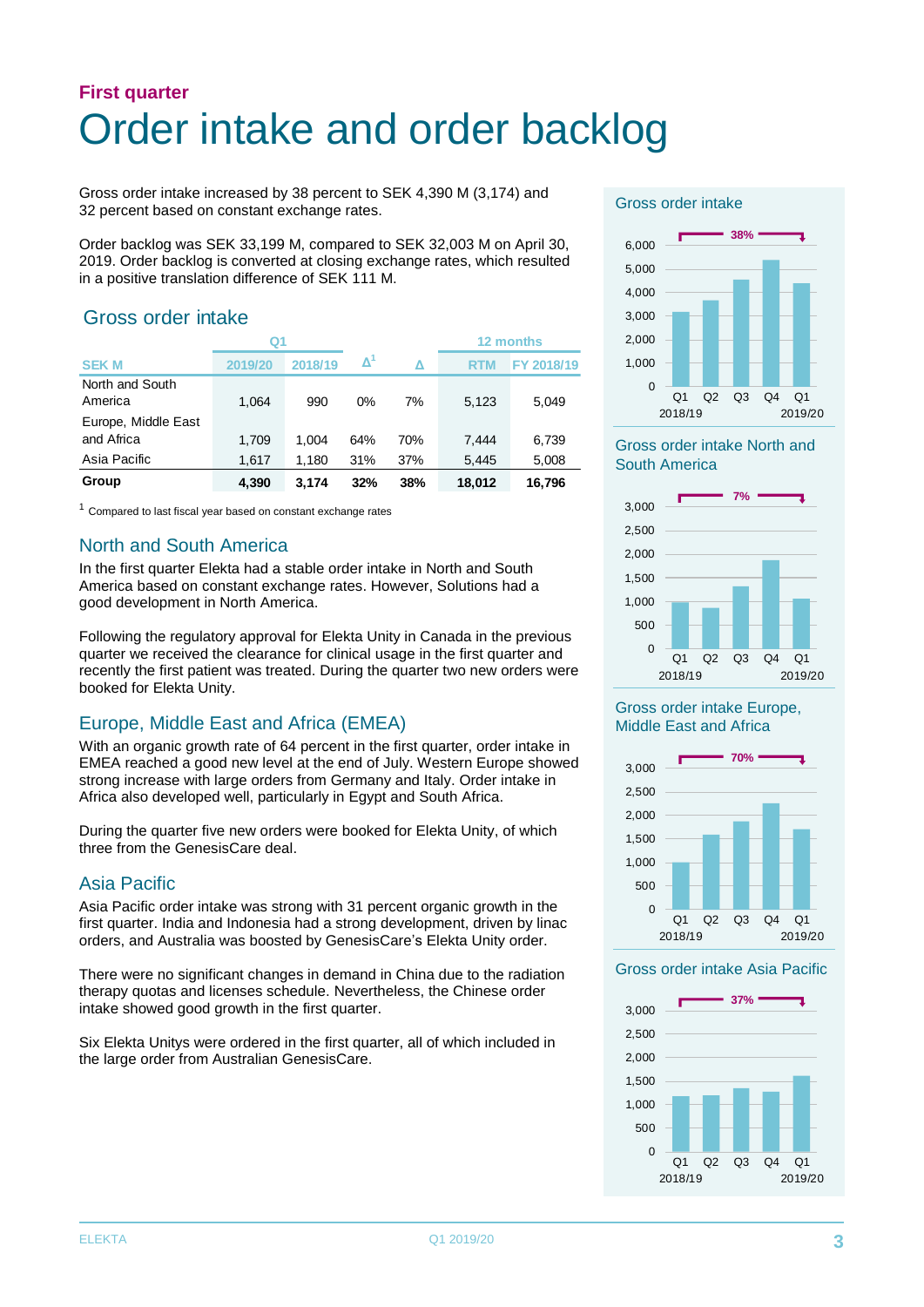### **First quarter** Net sales

Net sales increased to SEK 3,228 M (2,819) in the first quarter, representing a growth of 15 percent or 9 percent based on constant exchange rates. The organic net sales showed good growth in EMEA and Asia Pacific, whereas the organic development in North and South America was stable. On a rolling twelve months basis (RTM) net sales grew by 9 percent in constant currencies.

#### Net sales per region

|                                   | Q <sub>1</sub> |         |     |     |            | 12 months  |
|-----------------------------------|----------------|---------|-----|-----|------------|------------|
| <b>SEK M</b>                      | 2019/20        | 2018/19 | Δ   | Δ   | <b>RTM</b> | FY 2018/19 |
| North and South<br>America        | 1,010          | 937     | 0%  | 8%  | 4.574      | 4,501      |
| Europe, Middle<br>East and Africa | 1,158          | 1.003   | 13% | 15% | 5,111      | 4,956      |
| Asia Pacific                      | 1,060          | 879     | 14% | 21% | 4,280      | 4,098      |
| Group                             | 3.228          | 2.819   | 9%  | 15% | 13,964     | 13,555     |

 $1$  Compared to last fiscal year based on constant exchange rates

#### North and South America

In the first quarter net sales had a stable development in North and South America in local currencies. Increases were reported in e.g. Canada and Brazil.

#### Europe, Middle East and Africa (EMEA)

In EMEA sales growth at constant exchange rates reached 13 percent in the first quarter. A good pace of installations in the UK, Spain and Austria led to a strong sales development in Western Europe.

#### Asia Pacific

The development in Asia Pacific in the first quarter was good at 14 percent based on constant currencies. Strong sales growth came from China with a growth rate of 29 percent. Japan also showed a good increase in sales.

#### Solutions and service sales

Solutions had a good development in the first quarter with an organic growth rate of 12 percent, mainly driven by the linac business. Services grew by 5 percent based on constant currencies from an installed base of 4,400 units.

#### Net sales per product

|              | Q1      |         |     |     | 12 months  |                   |  |
|--------------|---------|---------|-----|-----|------------|-------------------|--|
| <b>SEK M</b> | 2019/20 | 2018/19 |     |     | <b>RTM</b> | <b>FY 2018/19</b> |  |
| Solutions    | 1.858   | 1.582   | 12% | 17% | 8,669      | 8.394             |  |
| Service      | 1.371   | 1.237   | 5%  | 11% | 5.295      | 5.161             |  |
| Total        | 3,228   | 2.819   | 9%  | 15% | 13,964     | 13,555            |  |

 $1$  Compared to last fiscal year based on constant exchange rates

### 9% organic net sales growth



Net sales in China increased by almost 30%

.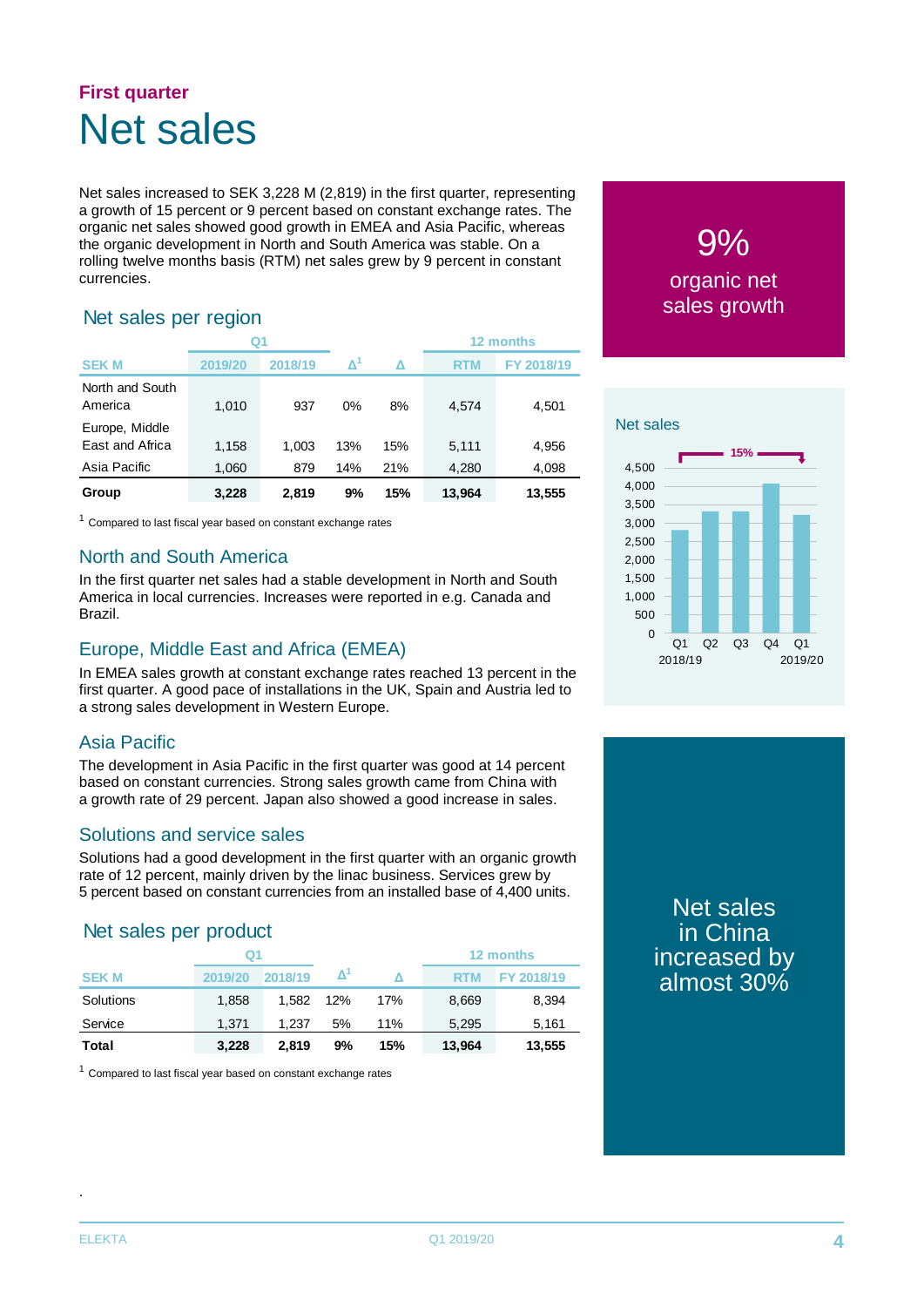### **First quarter Earnings**

Gross margin was 42.6 percent (39.1) in the first quarter. The increase compared to Q1 last year was due to strong software sales and improved project mix in North and South America.

Operating expenses increased by 7 percent in constant currencies, related to investments in the sales organization to capture market growth and R&D investments. R&D expenditure, adjusted for the net of capitalization and amortization of R&D costs described below, amounted to SEK 350 M (373), equal to 11 percent (13) of net sales. On a rolling twelve months basis the R&D expenditure to net sales were 10 percent (12).

EBITA was SEK 448 M (386) representing a margin of 13.9 percent (13.7). The weak improvement in EBITA margin is explained by one-off gains in the comparing quarter due to the divestment of the MEG business and the relatively high R&D capitalization of Elekta Unity project. The effect from changes in exchange rates compared to last year was approximately SEK -50 M including hedges. Operating result (EBIT) was SEK 236 M (238).

Net financial items amounted to SEK -46 M (-25). Interest on lease liabilities under IFRS 16 amounted to SEK -12 M and was the key driver of the change. Profit before tax amounted to SEK 190 M (213) and tax amounted to SEK -43 M (-47), representing a tax rate of 22.5 percent (22).

Net income amounted to SEK 147 M (166) and earnings per share amounted to SEK 0.38 (0.43) before/after dilution. Return on shareholders' equity amounted to 16 percent (21) and return on capital employed was 14 percent (17).

# Investments and amortization/depreciation

The net of capitalized development costs in the R&D function decreased to SEK -82 M (8). This was explained by higher amortization of Elekta Unity post the CE mark and lower capitalization levels due to earlier development phases on current R&D projects compared to last year.

|                |         |          | 12 months  |            |  |
|----------------|---------|----------|------------|------------|--|
| <b>SEK M</b>   | 2019/20 | 2018/19  | <b>RTM</b> | FY 2018/19 |  |
| R&D, net       | $-82$   | 8        | $-296$     | $-206$     |  |
| Capitalization | 101     | 128      | 427        | 453        |  |
| Amortization   | $-183$  | $-120$   | $-722$     | $-660$     |  |
| Other, net     | $-1$    | 1        | $-4$       | $-2$       |  |
| Capitalization | 0       | 2        | 2          | 3          |  |
| Amortization   | $-1$    | $\Omega$ | -5         | -5         |  |
| Total, net     | $-82$   | 9        | $-299$     | $-208$     |  |
| Capitalization | 102     | 129      | 428        | 456        |  |
| Amortization   | $-184$  | $-120$   | $-728$     | -664       |  |

Investments in intangible assets were SEK 102 M (129) and investments in tangible assets were SEK 53 M (31). Amortization of intangible assets and depreciation of tangible fixed assets amounted to a total of SEK 306 M (189). The increase was mainly due to the implementation of IFRS 16, SEK 52 M, and higher amortization of R&D, SEK 63 M.

#### Improved gross margin to 42.6%





10% R&D expenditure of net sales, RTM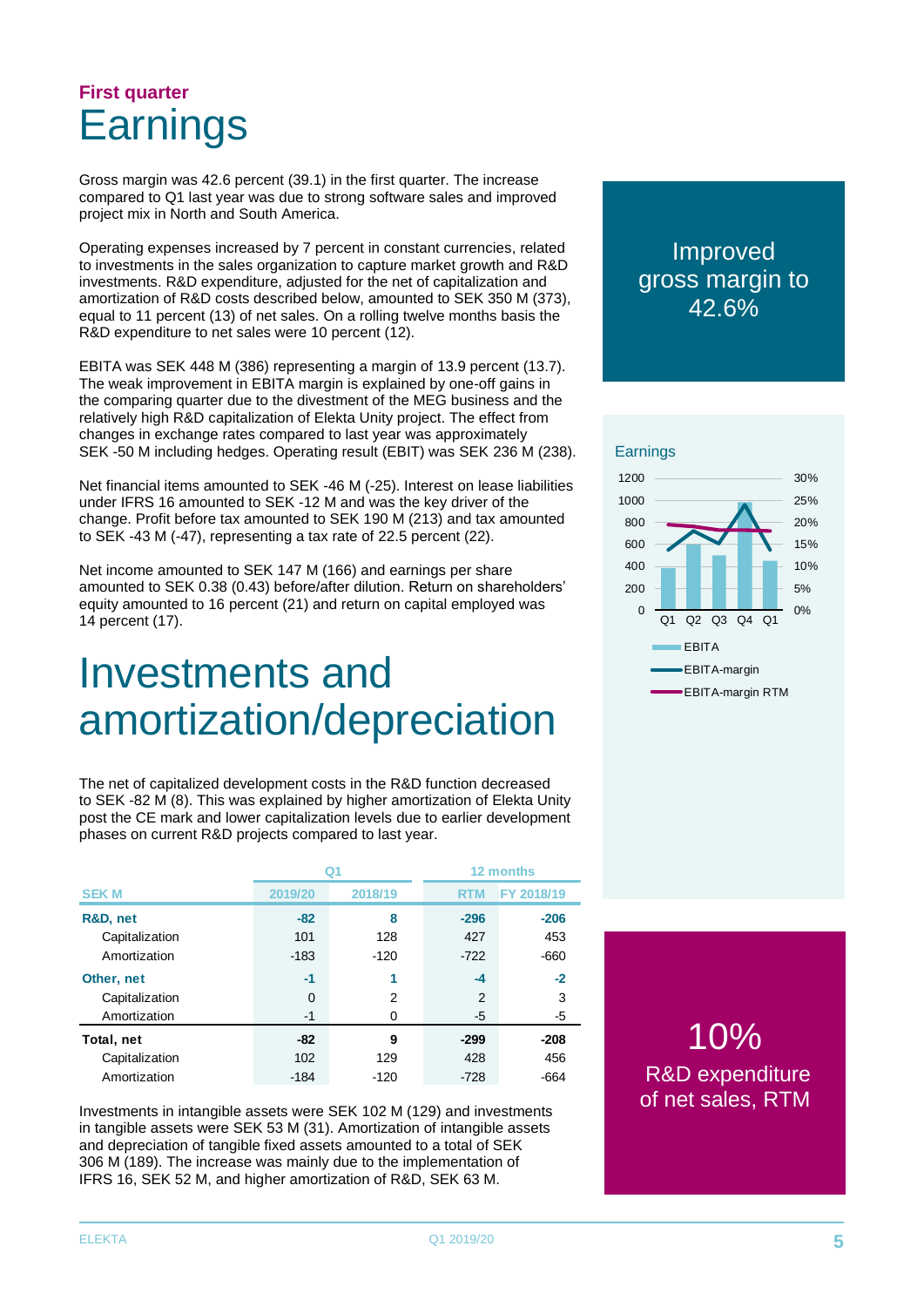### **First quarter** Cash flow

Cash flow from operating activities was SEK -629 M (-381). Cash flow after continuous investments was SEK -784 M (-542). The decline in cash flow was due to increased levels of net working capital, see Working capital section below.

#### Cash flow (extract)

|                                                 |          |         | 12 months |            |  |
|-------------------------------------------------|----------|---------|-----------|------------|--|
| <b>SEK M</b>                                    | 2019/20  | 2018/19 | rullande  | FY 2018/19 |  |
| <b>Operating cash flow</b>                      | 394      | 318     | 2,333     | 2,256      |  |
| Change in working capital                       | $-1,023$ | $-699$  | $-960$    | $-636$     |  |
| Cash flow from operating<br>activities          | $-629$   | $-381$  | 1,373     | 1,621      |  |
| Continuous investments                          | $-155$   | -160    | $-653$    | $-658$     |  |
| <b>Cashflow after continuous</b><br>investments | $-784$   | $-542$  | 720       | 962        |  |
| Operational cash conversion                     | $-116%$  | $-89%$  | 50%       | 61%        |  |

#### **Measures** in place to improve cash flow

# Working capital

Net working capital was SEK -972 M (-1,622) corresponding to -7 (-14) percent of net sales. The increase in working capital came from higher account receivables and accrued income levels. Inventory also increased due to the Unity launch, increased production in China and Brexit mitigation measures. This was partly offset by increased accounts payable levels. For more information, see page 24.

# Financial position

Cash and cash equivalents and short-term investments amounted to SEK 3,349 M (3,547) and interest-bearing liabilities amounted to SEK 4,519 M (4,854). Net debt amounted to SEK 1,170 M (1,307). Net debt in relation to EBITDA was 0.42 (0.17 per April 30, 2019).

#### Net debt

| <b>SEK M</b>                                | <b>Jul 31</b><br>2019 | <b>Jul 31</b><br>2018 | <b>Apr 30</b><br>2019 |
|---------------------------------------------|-----------------------|-----------------------|-----------------------|
| Long-term interest-bearing liabilities      | 3,504                 | 4,341                 | 3,558                 |
| Short-term interest-bearing liabilities     | 1.015                 | 513                   | 1,000                 |
| Cash and cash equivalents and short-term    |                       |                       |                       |
| investments                                 | $-3,349$              | $-3,547$              | $-4,119$              |
| Net debt                                    | 1,170                 | 1,307                 | 439                   |
| Long-term leasing liabilities <sup>1</sup>  | 1,047                 |                       |                       |
| Short-term leasing liabilities <sup>1</sup> | 214                   |                       |                       |
| Net debt including leasing liabilities      | 2,430                 | n/a                   | n/a                   |

 $1$  For more information regarding leasing effects, see balance sheet on page 11 and accounting principles on page 15

Working capital -20% -15% -10% -5% 0%  $\Omega$ 2000 4000 6000 8000 10000 12000 Q1 Q2 Q3 Q4 Q1 Working capital assets Working capital liabilities % of net sales

### 0.42 Net debt / EBITDA ratio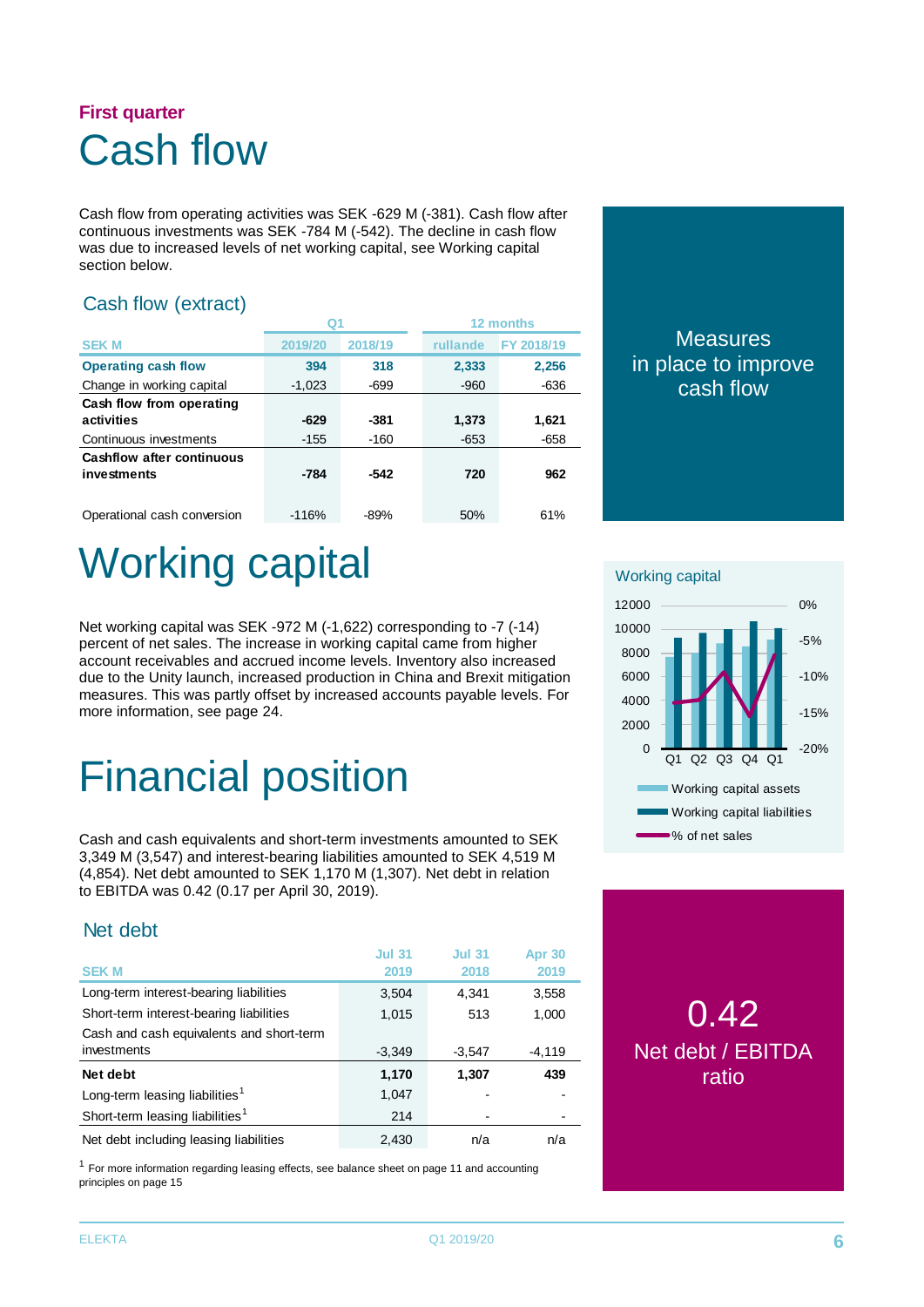The exchange rate effect from the translation of cash and cash equivalents amounted to SEK 45 M (-13). The translation difference in interest-bearing liabilities amounted to SEK -55 M (-41). Other comprehensive income was affected by exchange rate differences from translation of foreign operations amounting to SEK 4 M (-214).

The change in unrealized exchange rate effects from effective cash flow hedges reported in other comprehensive income amounted to SEK -101 M (-77). The closing balance of unrealized exchange rate effects from effective cash flow hedges amounted to SEK -166 M (-44) exclusive of tax.

#### Days Sales Outstanding (DSO)

| <b>SEK M</b>                   | <b>Jul 31</b><br>2019 | <b>Jul 31</b><br>2018 | Apr 30<br>2019 |
|--------------------------------|-----------------------|-----------------------|----------------|
| North and South America        | -64                   | $-120$                | $-74$          |
| Europe, Middle East and Africa | 15                    | -9                    | 2              |
| Asia Pacific                   | -98                   | -108                  | $-113$         |
| Group                          | -46                   | -74                   | -59            |

Days Sales Outstanding (DSO) was negative 46 days (negative 59 days per April 30). The change in DSO reflected somewhat longer customer payment cycles in all regions.

# Risk and uncertainties

Elekta's presence in a large number of geographical markets exposes the Group to political and economic risks on a global scale and/or in individual countries. For more details, please see Annual Report 2018/19, page 55.

# Significant events during the quarter

#### Extended executive management

Elekta has hired and appointed Sukhveer Singh as President of Oncology Informatics solutions, who also will be part of the executive team. The management team has also been extended by Habib Nehme, President of India, Middle East and Africa. For other changes in the executive management team please see page 60 in the Annual Report 2018/19 and Significant events after the quarter, page 25.

#### Sales and distribution agreement with C-RAD

On July 12, 2019, Elekta signed a sales and distribution agreement with C-RAD, a Swedish company specializing in positioning and surface scanning products. C-RAD's catalyst system supports Elekta's products, in particular Versa HD™, to meet the growing demand for surface image guided radiation therapy.

Find more detailed information about our policies in the Annual Report 2018/19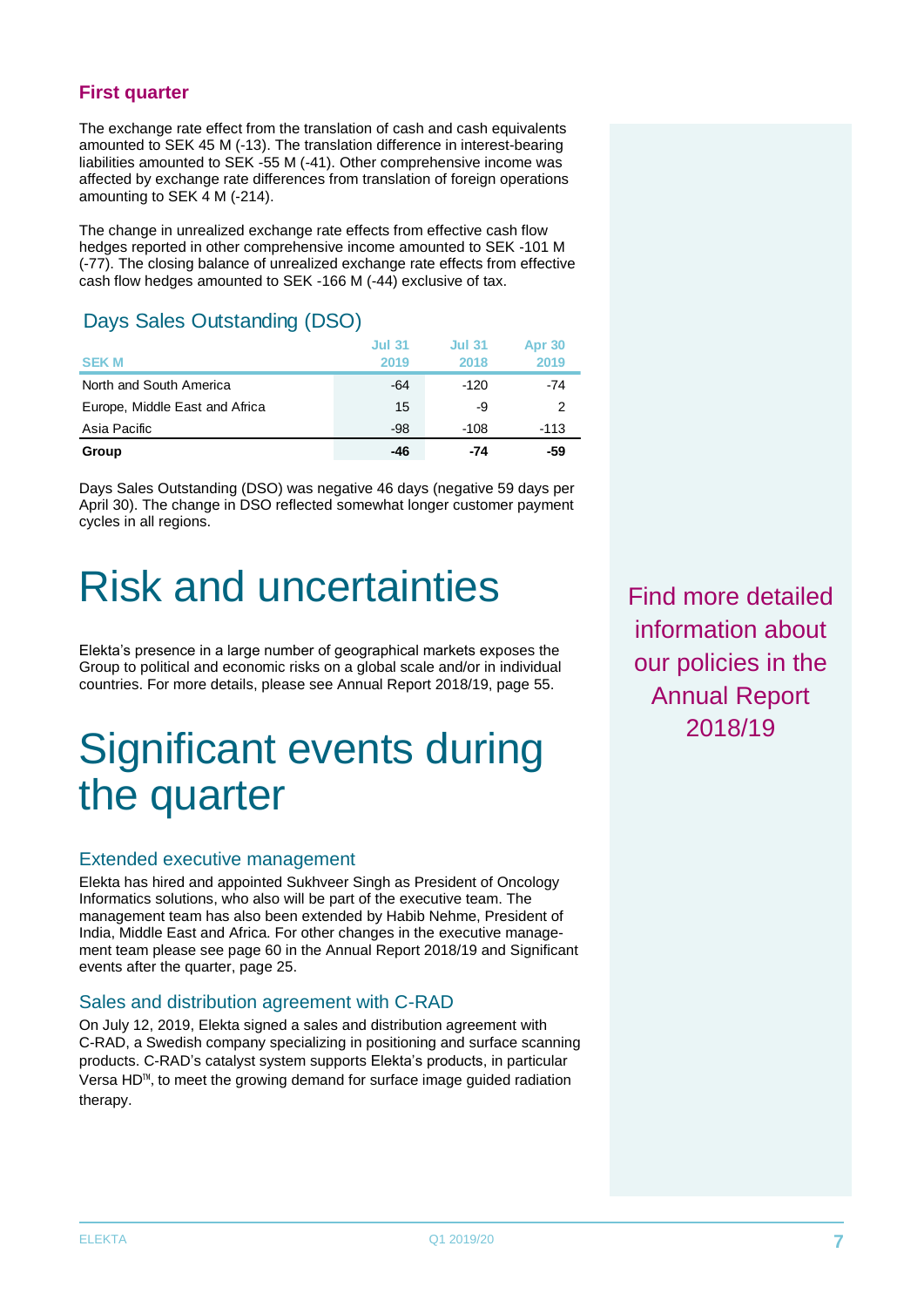#### Elekta Unity receives approval in Brazil

On July 9, 2019, Elekta Unity MR-Linac received regulatory approval from the Brazilian National Health Surveillance Agency ANVISA (Agência Nacional de Vigilância Sanitária).



#### Italian case to court

As communicated in November 2015 Elekta's subsidiary in Italy and some former employees are suspected of interfering with public procurement processes. The case has been referred to trial, which is expected to start in November this year.

# Employees

The average number of employees during the period was 3,942 (3,694). The average number of employees in the Parent Company was 39 (33).

# Shares

Total number of registered shares on July 31, 2019 was 383,568,409 of which 14,980,769 were A-shares and 368,587,640 B-shares. On July 31, 2019 1,541,368 shares were treasury shares held by Elekta.

Stockholm, August 22, 2019

Richard Hausmann CEO and President

*This report has not been reviewed by the Company´s auditors.*

-

<sup>&</sup>lt;sup>1</sup> The material legal disputes reported here are either new cases or previous cases with changes in the interim period. For previous reported cases please see Elekta's Annual reports.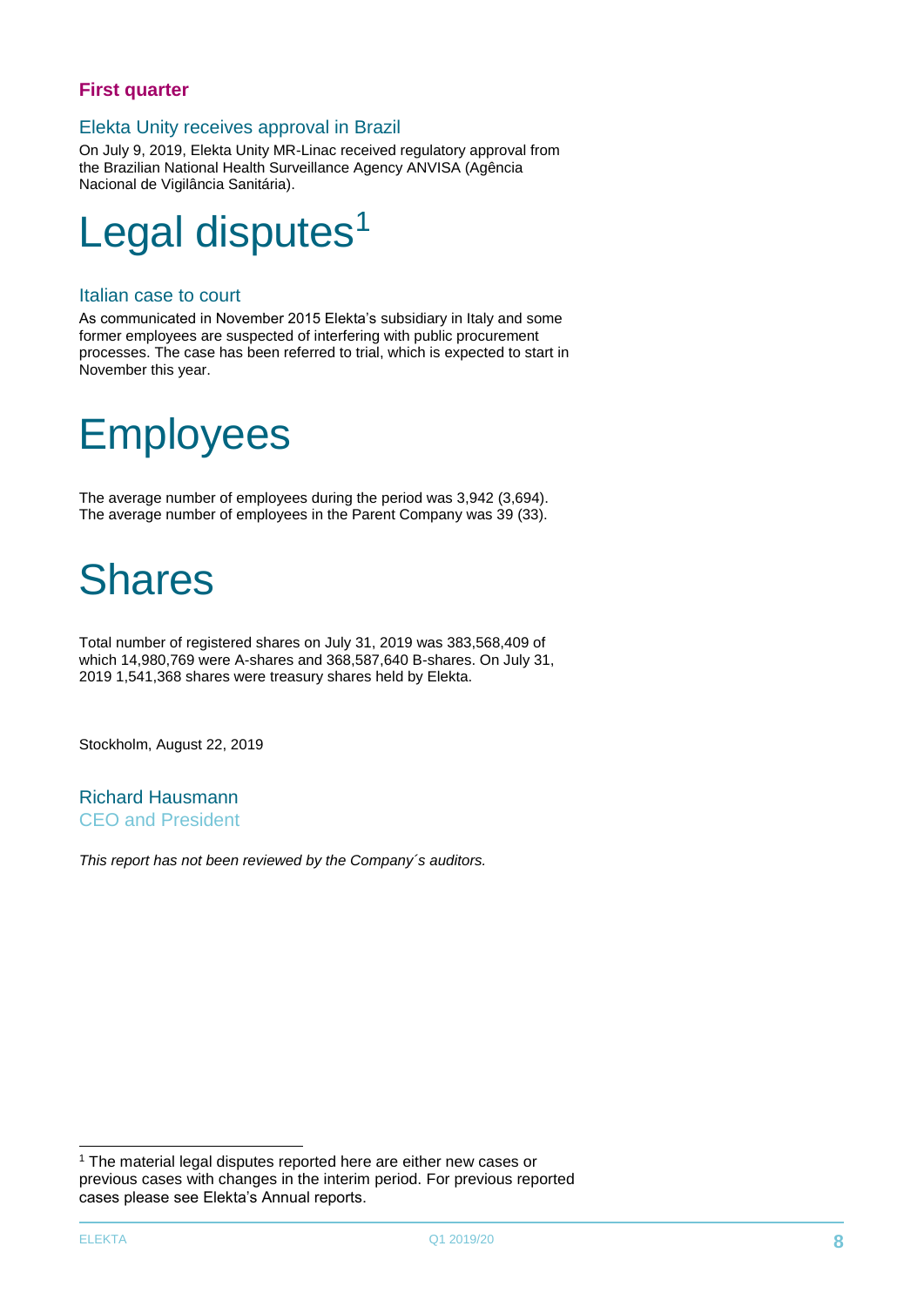## **First quarter** Consolidated income statement

|                                          |             | Q <sub>1</sub> | 12 months | May - Apr |
|------------------------------------------|-------------|----------------|-----------|-----------|
| <b>SEKM</b>                              | 2019/20     | 2018/19        | rolling   | 2018/19   |
| Net sales                                | 3,228       | 2,819          | 13,964    | 13,555    |
| Cost of products sold                    | $-1,853$    | $-1,716$       | $-8,012$  | $-7,875$  |
| <b>Gross income</b>                      | 1,375       | 1,103          | 5,952     | 5,680     |
| Selling expenses                         | $-365$      | $-324$         | $-1,338$  | $-1,296$  |
| Administrative expenses                  | $-270$      | $-265$         | $-1,044$  | $-1,039$  |
| R&D expenses                             | $-431$      | $-365$         | $-1,659$  | $-1,592$  |
| Other operating income and expenses      | $-11$       | 65             | $-53$     | 23        |
| Exchange rate differences                | $-61$       | 24             | $-165$    | $-80$     |
| <b>Operating result</b>                  | 236         | 238            | 1,694     | 1,696     |
| Result from participations in associates | 1           | $\overline{2}$ | 1         | 3         |
| Interest income                          | 24          | 18             | 71        | 66        |
| Interest expenses and similar items      | $-59$       | $-45$          | $-199$    | $-186$    |
| Interest expenses leasing liabilities    | $-12$       |                | $-12$     |           |
| Exchange rate differences                | $\Omega$    | 0              | 2         | 2         |
| <b>Profit before tax</b>                 | 190         | 213            | 1,558     | 1,580     |
| Income taxes                             | $-43$       | $-47$          | $-378$    | $-382$    |
| Net income                               | 147         | 166            | 1,180     | 1,198     |
| Net income attributable to:              |             |                |           |           |
| Parent Company shareholders              | 147         | 166            | 1,179     | 1,198     |
| Non-controlling interests                | $\mathbf 0$ | 0              | 1         | 0         |
| Earnings per share before dilution, SEK  | 0.38        | 0.43           | 3.09      | 3.14      |
| Earnings per share after dilution, SEK   | 0.38        | 0.43           | 3.09      | 3.14      |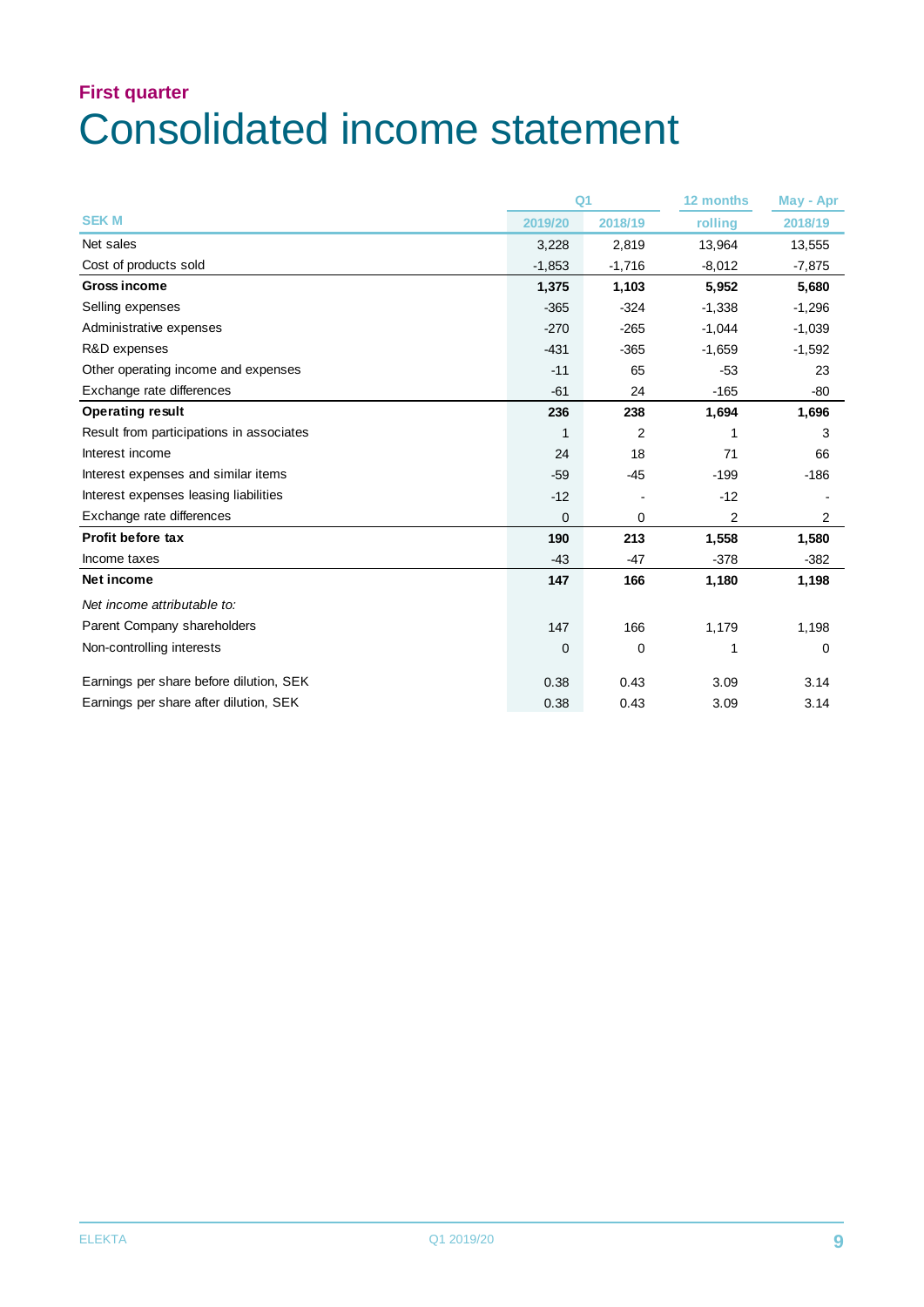# Consolidated statement of comprehensive income

|                                                                      |         | Q <sub>1</sub> | 12 months | May - Apr |
|----------------------------------------------------------------------|---------|----------------|-----------|-----------|
| <b>SEKM</b>                                                          | 2019/20 | 2018/19        | rolling   | 2018/19   |
| Net income                                                           | 147     | 166            | 1,180     | 1,198     |
| Other comprehensive income:                                          |         |                |           |           |
| Items that will not be reclassified to the income statement:         |         |                |           |           |
| Remeasurements of defined benefit pension plans                      |         |                | -1        | -1        |
| Tax                                                                  |         |                | 0         |           |
| Total items that will not be reclassified to the income statement    |         |                | -1        | -1        |
| Items that subsequently may be reclassified to the income statement: |         |                |           |           |
| Revaluation of cash flow hedges                                      | $-101$  | $-77$          | $-125$    | $-101$    |
| Translation differences from foreign operations                      | 4       | $-214$         | 461       | 243       |
| Tax                                                                  | 19      | 15             | 23        | 19        |
| Total items that subsequently may be reclassified                    |         |                |           |           |
| to the income statement                                              | $-78$   | $-277$         | 359       | 161       |
| Other comprehensive income for the period                            | $-78$   | $-277$         | 358       | 160       |
| Total comprehensive income for the period                            | 69      | $-110$         | 1,537     | 1,358     |
| Comprehensive income attributable to:                                |         |                |           |           |
| Parent Company shareholders                                          | 69      | $-110$         | 1,537     | 1,358     |
| Non-controlling interests                                            | 0       | 0              |           | 0         |

| <b>Result overview</b>                   | Q1      |         | 12 months | May - Apr |
|------------------------------------------|---------|---------|-----------|-----------|
| <b>SEKM</b>                              | 2019/20 | 2018/19 | rolling   | 2018/19   |
| <b>Operating result/EBIT</b>             | 236     | 238     | 1.694     | 1,696     |
| Amortization:                            |         |         |           |           |
| Capitalized development costs            | 184     | 120     | 728       | 664       |
| Assets relating to business combinations | 28      | 27      | 117       | 117       |
| <b>EBITA</b>                             | 448     | 386     | 2,538     | 2.477     |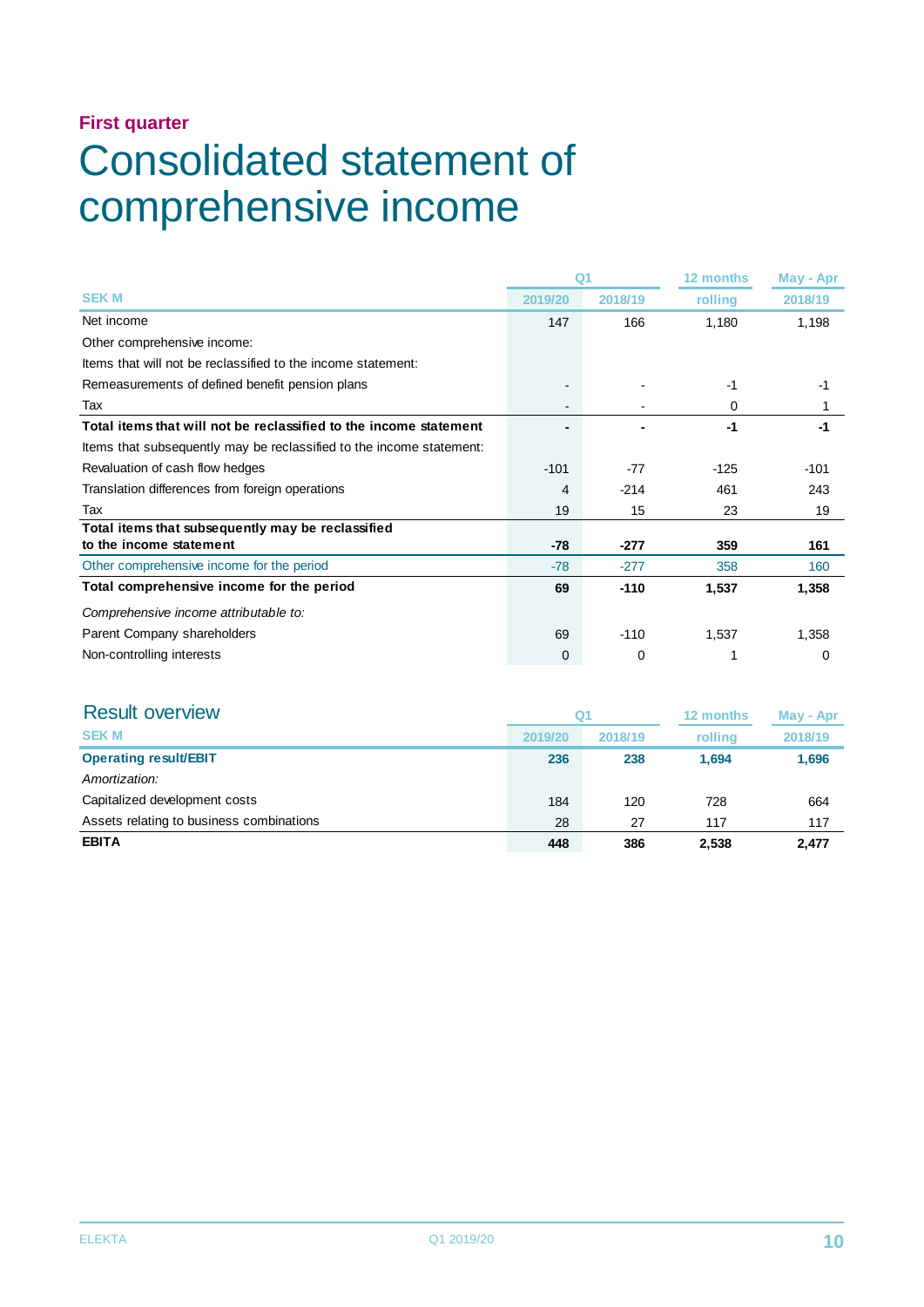### **First quarter** Consolidated balance sheet

|                                         | <b>Jul 31</b> | <b>Jul 31</b> | <b>Apr 30</b> |
|-----------------------------------------|---------------|---------------|---------------|
| <b>SEKM</b>                             | 2019          | 2018          | 2019          |
| <b>Non-current assets</b>               |               |               |               |
| Intangible assets                       | 9,183         | 9,078         | 9,301         |
| Right-of-use assets                     | 1,216         |               |               |
| Other tangible fixed assets             | 941           | 856           | 957           |
| <b>Financial assets</b>                 | 517           | 250           | 508           |
| Deferred tax assets                     | 421           | 356           | 402           |
| Total non-current assets                | 12,278        | 10,541        | 11,167        |
| <b>Current assets</b>                   |               |               |               |
| Inventories                             | 2,780         | 2,485         | 2,634         |
| Accounts receivable                     | 3,576         | 3,061         | 3,455         |
| Accrued income                          | 1,440         | 1,004         | 1,401         |
| Current tax assets                      | 111           | 160           | 158           |
| Derivative financial instruments        | 25            | 20            | 72            |
| Other current receivables               | 1,295         | 1,103         | 1,059         |
| Short-term investments                  | 47            | 84            | 45            |
| Cash and cash equivalents               | 3,302         | 3,463         | 4,073         |
| <b>Total current assets</b>             | 12,577        | 11,381        | 12,897        |
| <b>Total assets</b>                     | 24,855        | 21,921        | 24,064        |
| Elekta's owners' equity                 | 7,848         | 6,843         | 7,778         |
|                                         |               |               |               |
| Non-controlling interests               | 1             | 0             | 1             |
| <b>Total equity</b>                     | 7,849         | 6,843         | 7,779         |
| <b>Non-current liabilities</b>          |               |               |               |
| Long-term interest-bearing liabilities  | 3,504         | 4,341         | 3,558         |
| Long-term leasing liabilities           | 1,047         |               |               |
| Deferred tax liabilities                | 574           | 504           | 587           |
| Long-term provisions                    | 194           | 169           | 188           |
| Other long-term liabilities             | 10            | 59            | 55            |
| <b>Total non-current liabilities</b>    | 5,329         | 5,073         | 4,388         |
| <b>Current liabilities</b>              |               |               |               |
| Short-term interest-bearing liabilities | 1,015         | 513           | 1,000         |
| Short-term leasing liabilities          | 214           |               |               |
| Accounts payable                        | 1,226         | 841           | 1,427         |
| Advances from customers                 | 4,652         | 4,608         | 4,883         |
| Prepaid income                          | 2,108         | 1,899         | 2,170         |
| Accrued expenses                        | 1,539         | 1,508         | 1,661         |
| Current tax liabilities                 | 143           | 111           | 166           |
| Short-term provisions                   | 184           | 165           | 188           |
| Derivative financial instruments        | 243           | 105           | 94            |
| Other current liabilities               | 354           | 255           | 308           |
| <b>Total current liabilities</b>        | 11,676        | 10,005        | 11,897        |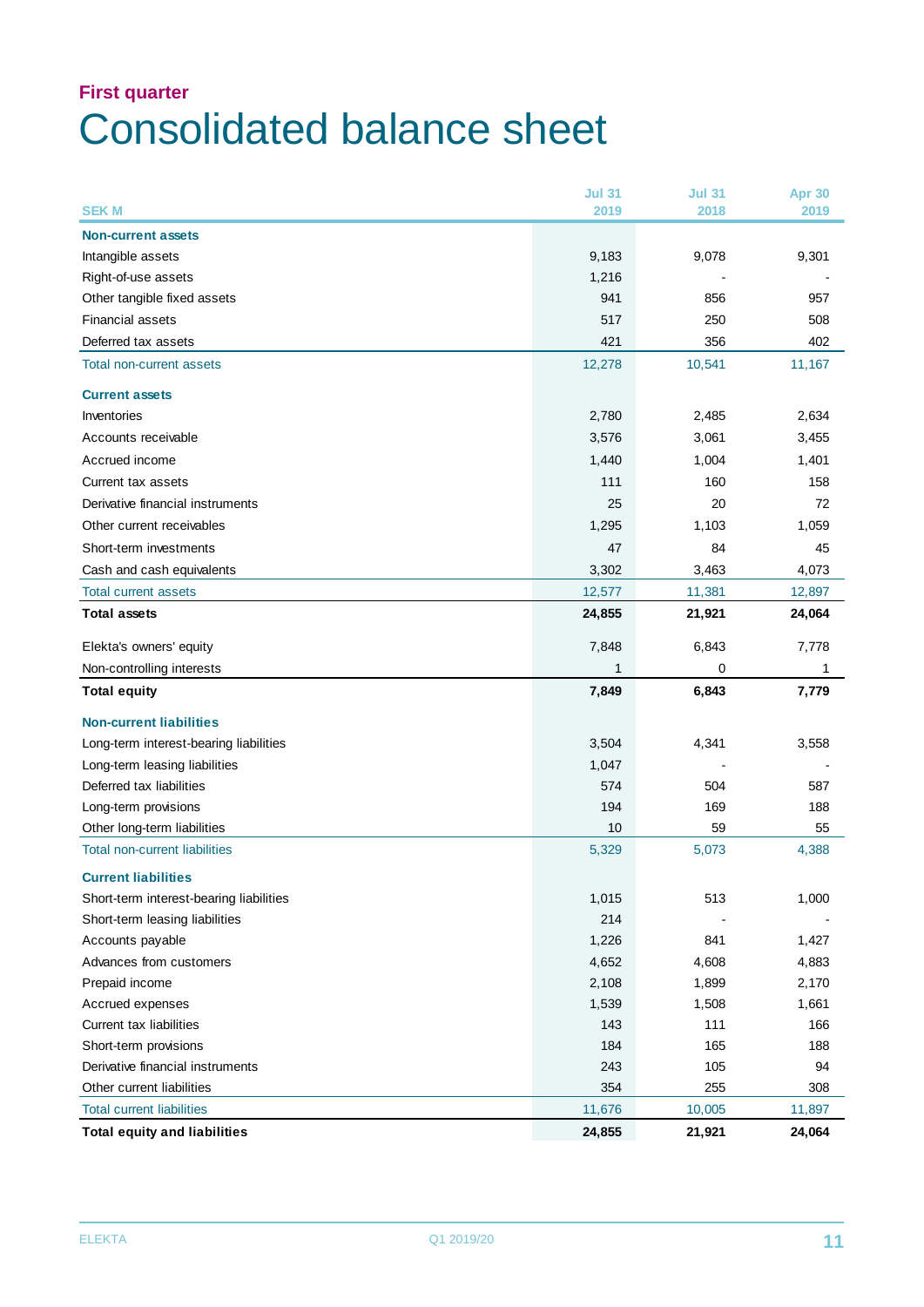# **First quarter** Changes in equity – condensed statement

|                                                      |         | May - Jul | May - Apr |
|------------------------------------------------------|---------|-----------|-----------|
| <b>SEK M</b>                                         | 2019/20 | 2018/19   | 2018/19   |
| <b>Attributable to Elekta's owners</b>               |         |           |           |
| Opening balance                                      | 7,778   | 6,987     | 6,987     |
| Opening balance adjustment due to IFRS 15 and IFRS 9 |         | -39       | $-39$     |
| Comprehensive income for the period                  | 69      | $-110$    | 1,358     |
| Incentive programs                                   |         | 5         | 6         |
| Dividend                                             |         |           | $-535$    |
| Total                                                | 7,848   | 6,843     | 7,778     |
|                                                      |         |           |           |
| Attributable to non-controlling interests            |         |           |           |
| Opening balance                                      |         | 0         | 0         |
| Comprehensive income for the period                  | 0       | 0         | 0         |
| Total                                                |         | 0         |           |
| <b>Closing balance</b>                               | 7,849   | 6,843     | 7,779     |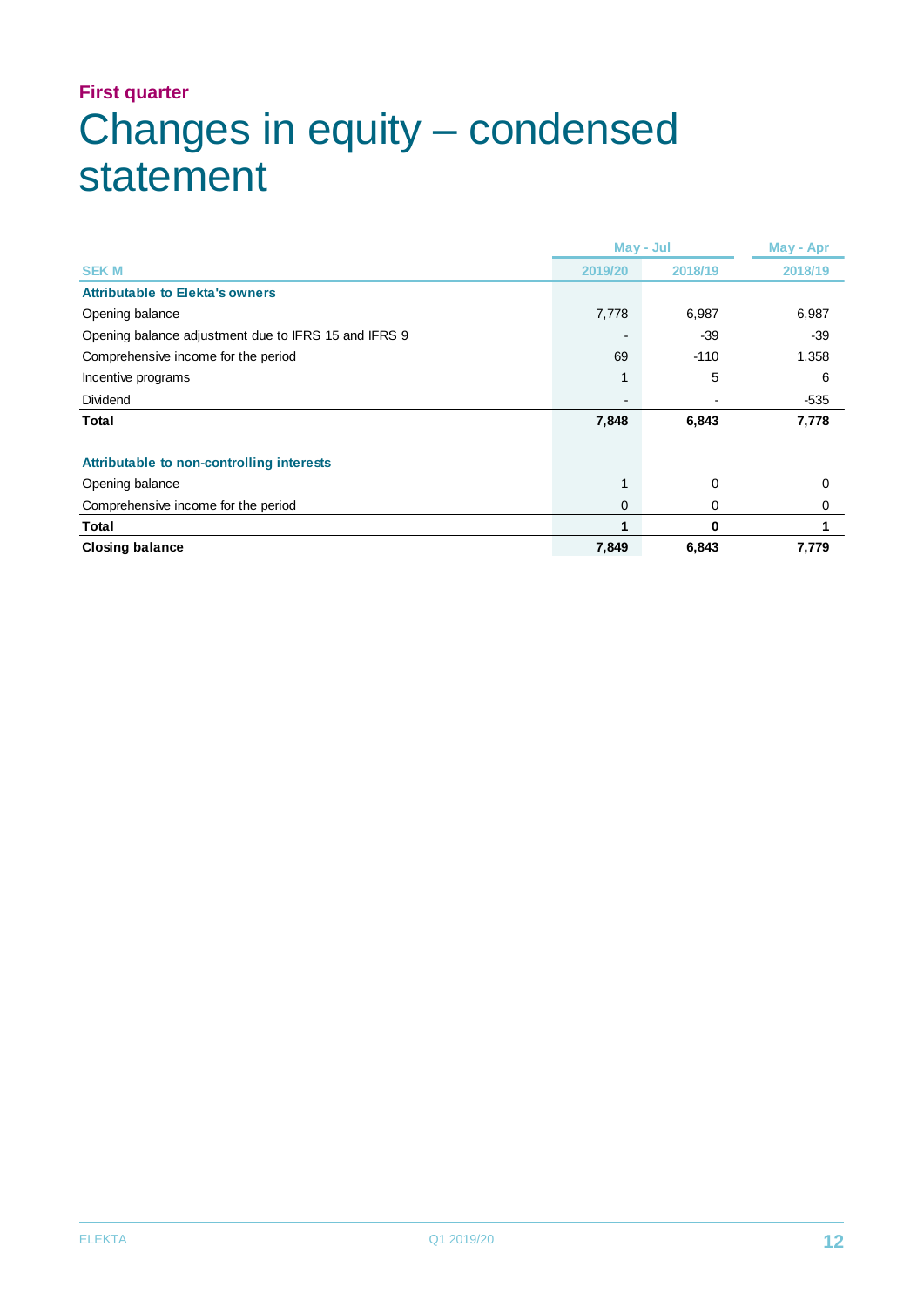# **First quarter** Cash flow

|                                                                    |                | Q <sub>1</sub> | 12 months | May - Apr |
|--------------------------------------------------------------------|----------------|----------------|-----------|-----------|
| <b>SEK M</b>                                                       | 2019/20        | 2018/19        | rolling   | 2018/19   |
| Profit before tax                                                  | 190            | 213            | 1,558     | 1,580     |
| Amortization and depreciation                                      | 306            | 189            | 1,061     | 943       |
| Interest net                                                       | 25             | 18             | 98        | 91        |
| Other non-cash items                                               | $-57$          | -43            | 7         | 21        |
| Interest received and paid                                         | $-29$          | $-37$          | $-101$    | $-110$    |
| Income taxes paid                                                  | $-41$          | $-21$          | $-289$    | $-269$    |
| Operating cash flow                                                | 394            | 318            | 2,333     | 2,256     |
| Changes in inventories                                             | $-233$         | $-42$          | $-211$    | $-20$     |
| Changes in operating receivables                                   | $-399$         | 268            | $-1,034$  | $-367$    |
| Changes in operating liabilities                                   | $-391$         | $-925$         | 285       | $-249$    |
| Change in working capital                                          | $-1,023$       | $-699$         | $-960$    | $-636$    |
| Cash flow from operating activities                                | $-629$         | $-381$         | 1,373     | 1,621     |
| Investments intangible assets                                      | $-102$         | $-129$         | $-430$    | $-458$    |
| Investments other assets                                           | $-53$          | $-31$          | $-223$    | $-201$    |
| Sale of fixed assets                                               | $\overline{0}$ | 0              | 0         | $\Omega$  |
| Continuous investments                                             | $-155$         | $-160$         | $-653$    | $-658$    |
| Cash flow after continuous investments                             | $-784$         | $-542$         | 720       | 962       |
| Changes in short-term investments                                  | $-2$           | -1             | 37        | 38        |
| Business combinations, divestments and investments in other shares |                | 9              | $-64$     | -54       |
| Cash flow after investments                                        | -786           | $-533$         | 693       | 946       |
| Cash flow from financing activities                                | $-30$          | $-449$         | $-1,054$  | $-1,473$  |
| Cash flow for the period                                           | $-816$         | $-982$         | $-361$    | $-527$    |
| Change in cash and cash equivalents during the period              |                |                |           |           |
| Cash and cash equivalents at the beginning of the period           | 4,073          | 4,458          | 3,463     | 4,458     |
| Cash flow for the period                                           | $-816$         | $-982$         | $-361$    | $-527$    |
| Exchange rate differences                                          | 45             | $-13$          | 200       | 142       |
| Cash and cash equivalents at the end of the period                 | 3,302          | 3,463          | 3,302     | 4,073     |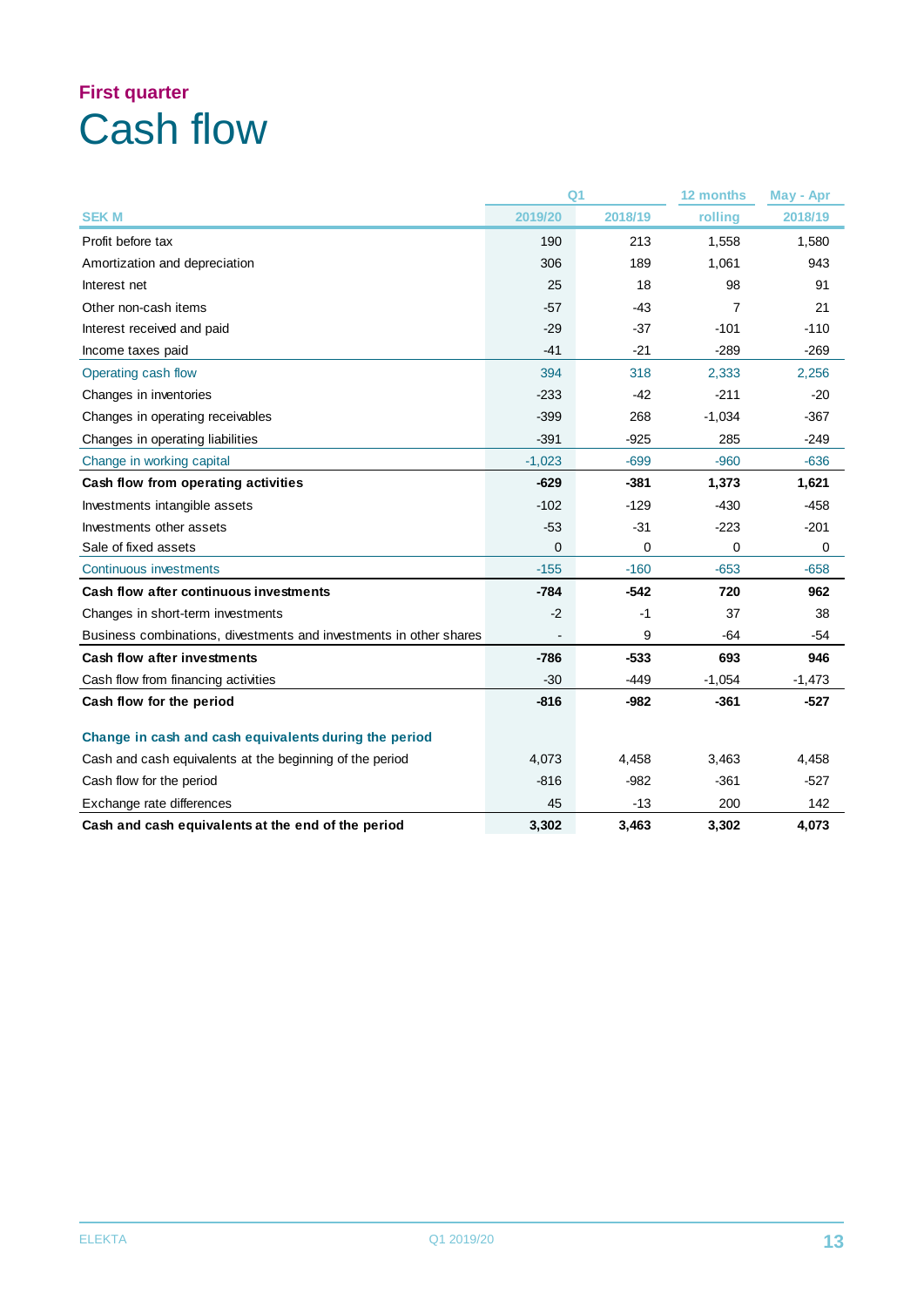## **First quarter** Parent company

#### Condensed income statement and statement of comprehensive income

|                                          | Q <sub>1</sub> |         |
|------------------------------------------|----------------|---------|
| <b>SEKM</b>                              | 2019/20        | 2018/19 |
| Operating expenses                       | $-51$          | $-48$   |
| Financial net                            | 13             | 89      |
| Income after financial items             | $-38$          | 41      |
| Tax                                      | $-2$           | 8       |
| Net income                               | $-40$          | 49      |
| <b>Statement of comprehensive income</b> |                |         |
| Net income                               | $-40$          | 49      |
| Other comprehensive income               |                |         |
| Total comprehensive income               | $-40$          | 49      |

#### Balance sheet

|                                            | 31 jul      | 30 apr |
|--------------------------------------------|-------------|--------|
| <b>SEK M</b>                               | 2019        | 2019   |
| <b>Non-current assets</b>                  |             |        |
| Intangible assets                          | 60          | 60     |
| Shares in subsidiaries                     | 2,471       | 2,439  |
| Receivables from subsidaries               | 2,397       | 2,393  |
| Other financial assets                     | 89          | 87     |
| Deferred tax assets                        | $\mathbf 1$ | 3      |
| <b>Total non-current assets</b>            | 5,019       | 4,983  |
| <b>Current assets</b>                      |             |        |
| Receivables from subsidaries               | 3,787       | 3,436  |
| Other current receivables                  | 87          | 102    |
| Other short-term investments               | 47          | 45     |
| Cash and cash equivalents                  | 2,139       | 2,941  |
| <b>Total current assets</b>                | 6,060       | 6,524  |
| <b>Total assets</b>                        | 11,079      | 11,507 |
| Shareholders' equity                       | 2,859       | 2,898  |
| Untaxed reserves                           | 14          | 14     |
| <b>Non-current liabilities</b>             |             |        |
| Long-term interest-bearing liabilities     | 3,498       | 3,553  |
| Long-term liabilities to Group companies   |             | 0      |
| Long-term provisions                       | 12          | 12     |
| <b>Total non-current liabilities</b>       | 3,510       | 3,565  |
| <b>Current liabilities</b>                 |             |        |
| Short-term interest-bearing liabilities    | 1,000       | 1,000  |
| Short-term liabilities to Group companies  | 3,613       | 3,934  |
| Accounts payable                           | 0           | 0      |
| Short-term provisions                      | $\mathbf 0$ | 0      |
| Other current liabilities                  | 82          | 95     |
| <b>Total current liabilities</b>           | 4,696       | 5,029  |
| Total shareholders' equity and liabilities | 11,079      | 11,507 |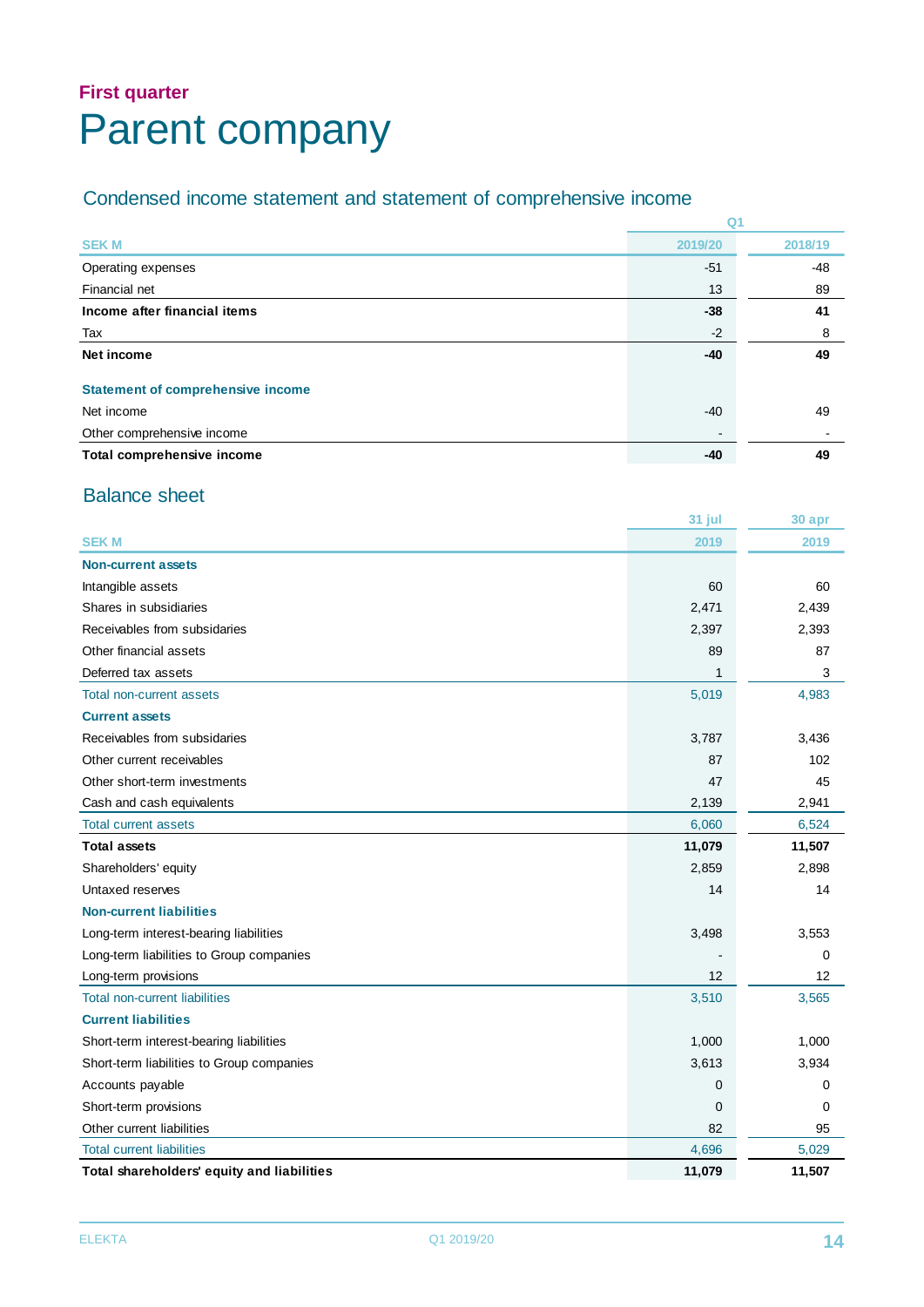## **First quarter** Accounting principles

This interim report is prepared, with regard to the Group, according to IAS 34 and the Swedish Annual Accounts Act and, with regard to the Parent Company, according to the Swedish Annual Accounts Act and RFR 2. The accounting principles applied are consistent with those presented in Note 1 of the Annual Report 2018/19, with exception for the accounting policies described below.

#### New accounting principles

IFRS 16 is a new standard on accounting for leases which replaces IAS 17 and the associated interpretation statements IFRIC 4, SIC-15 and SIC-27. The new standard has affected the accounting for leases in the books of a lessee, whereas the accounting is in all material aspects remain unchanged for lessors. For Elekta, the major effect from implementing the new standard relates to leases for premises. IFRS 16 is effective for annual reporting periods beginning on or after 1 January 2019 and Elekta has applied the new standard from 1 May 2019.

The standard requires all lease arrangement to be recognized in the balance sheet with a few exceptions for shorttime leases and low-value leases. This recognition is based on the view that the lessee has a right to use an asset for a specific period of time and a simultaneous obligation to pay for that right.

Elekta has decided to apply IFRS 16 with the modified retrospective approach and as permitted by the standard the comparative period has not been restated. Instead an adjustment on the opening balance has shown the cumulative effect. The lease liabilities are measured at the present value of the remaining lease payments, discounted using the incremental borrowing rate at transition date. The weighted average incremental borrowing rate used at transition date was 3.85 %. Right-of-use assets are recognized based on the amount equal to the related lease liability.

IFRS 16 permits to use some practical expedients. Elekta has applied the following practical expedients when applying IFRS 16 at transition date:

- Operating leases with a remaining lease term of less than 12 months as at May 1, 2019, have been accounted for as short-term leases. Short-term leases and operating leases of low-value have not been recognized on the balance sheet at transition date.
- Initial direct costs have been excluded from the measurement of the right-to-use asset at the date of initial recognition.
- Hindsight has been used in determining the lease term for contracts containing options to extend or terminate the lease.

Under the new standard the present value of lease obligations has been measured and reported as a non-current asset and interest-bearing liability in the Balance Sheet. The asset has been adjusted with prepaid rents and received incentives. In the Income Statement, lease payments previously reported as an operating expense within operating result have been replaced with depreciation and interest expenses. This change means that total assets and operating profit have increased, which has affected various key indicators. The cash flow from operations has increased related to the amortization of the lease liability, the amortization has instead been shown in the cash flow from financing activities.

According to the previous standard, IAS 17, there was a distinction between operating and finance lease arrangement, where operating leases were not recognized in the Balance Sheet. The value of undiscounted future lease fees is disclosed in note 9 in the Annual Report 2018/19, amounted to SEK 1459 M. The lease liability recognized in the Balance Sheet 1 May 2019 amounts to SEK 1220 M. The difference is mainly related to the discounting effect of the liability as the liability is calculated as the net present value for future payments, while the amount disclosed in note 9 is not discounted in accordance to IAS 17. Increases of the payments due to index and extension- and terminate options included in the lease liability does also explain the difference, together with the exclusion of lease payments related to low-value assets and short-term leases from the Balance Sheet. Those payments are expensed on a straight-line basis in the income statement.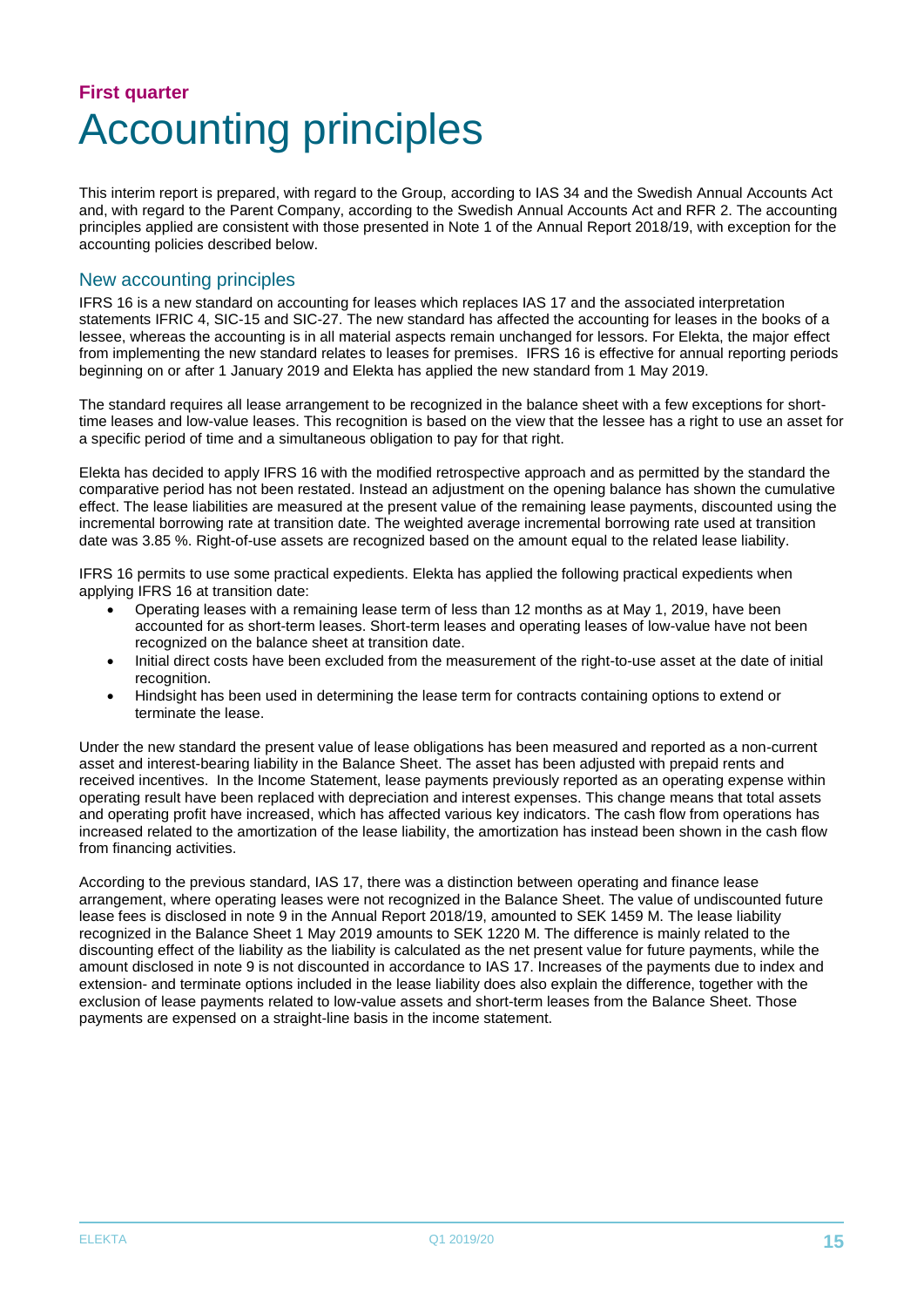#### Effects from IFRS 16 on consolidated balance sheet

| <b>SEKM</b>                 | Reported Apr 30, 2019 | <b>Adjustment IFRS 16</b> | <b>Adjusted May 1, 2019</b> |
|-----------------------------|-----------------------|---------------------------|-----------------------------|
| Right-of-use asset          | 0                     | 1,180                     | 1,180                       |
| Other assets                | 24,064                | $-20$                     | 24,044                      |
| <b>Total assets</b>         | 24,064                | 1,160                     | 25,224                      |
| Total equity                | 7,779                 | 0                         | 7,779                       |
| Long term lease liability   | 0                     | 1,020                     | 1,020                       |
| Short term lease liability  | 0                     | 200                       | 200                         |
| Other liabilities           | 16,285                | -60                       | 16,225                      |
| Total equity and libilities | 24,064                | 1,160                     | 25,224                      |

Other new or revised standards and interpretations, not yet applied, are not considered to have a material impact on the Elekta Group´s financial statements.

# Exchange rates

| <b>Country</b>       | <b>Currency</b> |         | Average rate |    | <b>Closing rate</b> |        |         |     |                |  |
|----------------------|-----------------|---------|--------------|----|---------------------|--------|---------|-----|----------------|--|
|                      |                 |         | May - Jul    |    | <b>Jul 31,</b>      |        | Apr 30, |     |                |  |
|                      |                 | 2019/20 | 2018/19      | Δ  | 2019                | 2018   | 2019    |     | $\mathsf{A}^z$ |  |
| Euroland             | <b>EUR</b>      | 10.640  | 10.319       | 3% | 10.670              | 10.250 | 10.640  | 4%  | $0\%$          |  |
| <b>Great Britain</b> | <b>GBP</b>      | 12.006  | 11.711       | 3% | 11.630              | 11.489 | 12.306  | 1%  | $-5%$          |  |
| Japan                | 1 JPY           | 0.087   | 0.080        | 9% | 0.088               | 0.079  | 0.085   | 12% | 3%             |  |
| <b>United States</b> | <b>USD</b>      | 9.474   | 8.794        | 8% | 9.565               | 8.749  | 9.510   | 9%  | 1%             |  |

1 July 31, 2019 vs July 31, 2018

2 July 31, 2019 vs Apr 30, 2018

For Group companies with a functional currency other than Swedish kronor, order intake and income statements are translated at average exchange rates for the reporting period, while order backlog and balance sheets are translated at closing exchange rates.

# Segment reporting

Elekta applies geographical segmentation. Order intake, net sales and contribution margin for the respective regions are reported to Elekta's CFO and CEO (chief operating decision makers). The regions' expenses are directly attributable to the respective regions' reported figures including cost of products sold. Global costs for R&D, marketing, management of product supply centres and Parent Company are not allocated per region. Currency exposure is concentrated to product supply centres. The majority of exchange differences in operations are reported in global costs.

Elekta's operations are characterized by significant quarterly variations in volumes and product mix, which have a direct impact on net sales and profits. This is accentuated when the operation is split into segments, as is the impact of currency fluctuations between the years.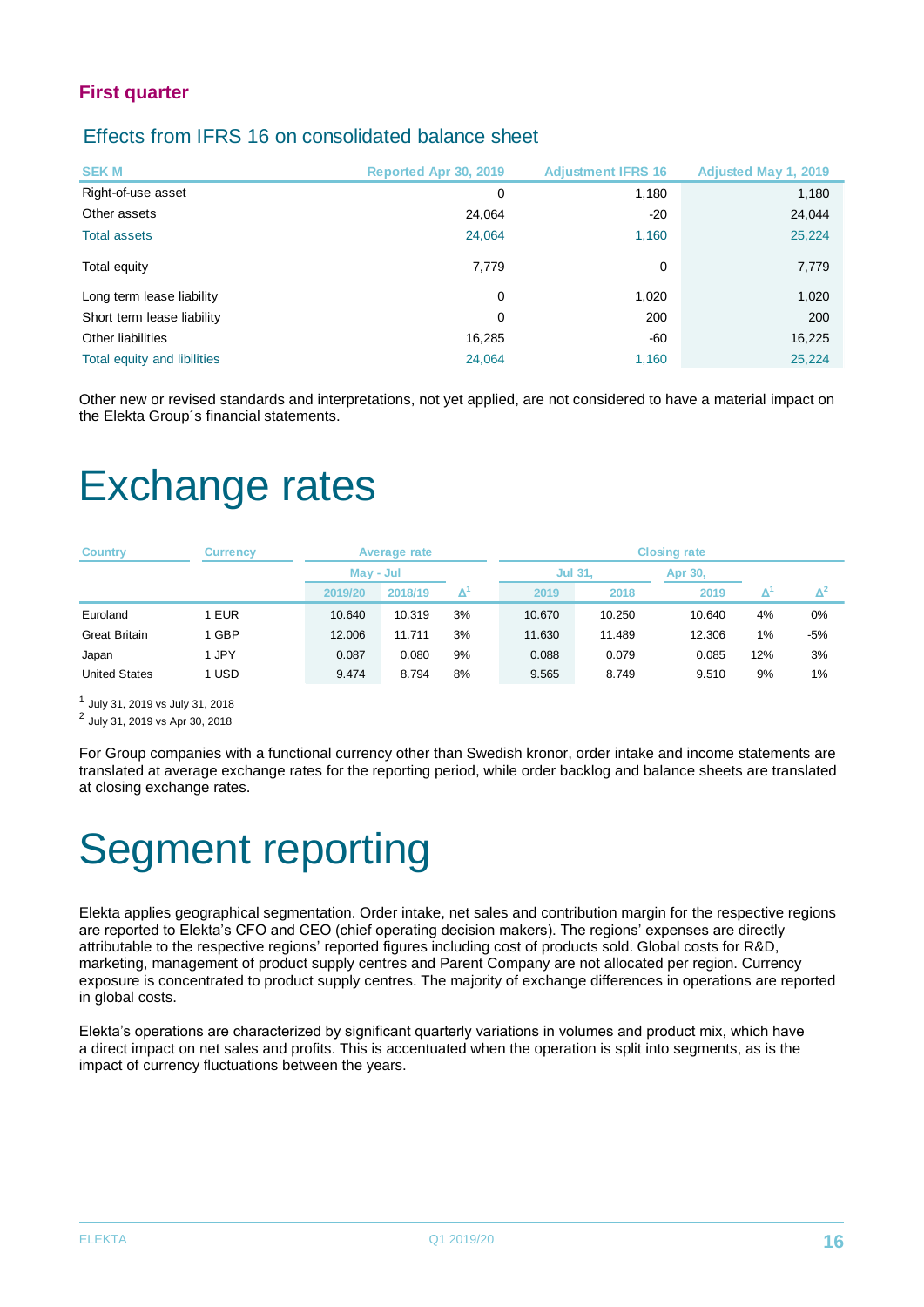#### May - Jul 2019/20

| <b>IVICIY</b><br>$U = 2U + U/Z$ |                                                    |                                             |                        |                       |                       |                   |
|---------------------------------|----------------------------------------------------|---------------------------------------------|------------------------|-----------------------|-----------------------|-------------------|
| <b>SEK M</b>                    | <b>North and</b><br><b>South</b><br><b>America</b> | Europe,<br><b>Middle East</b><br>and Africa | Asia<br><b>Pacific</b> | Other /<br>Group-wide | <b>Group</b><br>total | % of net<br>sales |
| Net sales                       | 1,010                                              | 1,158                                       | 1,060                  | $\blacksquare$        | 3,228                 |                   |
| Regional expenses               | $-643$                                             | $-799$                                      | $-714$                 | $\blacksquare$        | $-2,156$              | 67%               |
| <b>Contribution margin</b>      | 367                                                | 359                                         | 347                    | ٠                     | 1,073                 | 33%               |
| Contribution margin, %          | 36%                                                | 31%                                         | 33%                    |                       |                       |                   |
| Global costs                    |                                                    |                                             |                        | $-837$                | $-837$                | 26%               |
| <b>Operating result</b>         | 367                                                | 359                                         | 347                    | $-837$                | 236                   | 7%                |
| Net financial items             |                                                    |                                             |                        | -46                   | -46                   |                   |
| Profit before tax               | 367                                                | 359                                         | 347                    | $-883$                | 190                   |                   |

#### May - Jul 2018/19

| <b>SEK M</b>               | North and<br><b>South</b><br>America | Europe,<br><b>Middle East</b><br>and Africa | Asia<br><b>Pacific</b> | Other /<br>Group-wide    | <b>Group</b><br>total | % of net<br>sales |
|----------------------------|--------------------------------------|---------------------------------------------|------------------------|--------------------------|-----------------------|-------------------|
| Net sales                  | 937                                  | 1,003                                       | 879                    | $\overline{\phantom{0}}$ | 2,819                 |                   |
| Regional expenses          | $-631$                               | -680                                        | $-616$                 | $\blacksquare$           | $-1,926$              | 68%               |
| <b>Contribution margin</b> | 306                                  | 323                                         | 263                    |                          | 892                   | 32%               |
| Contribution margin, %     | 33%                                  | 32%                                         | 30%                    |                          |                       |                   |
| Global costs               |                                      |                                             |                        | $-654$                   | $-654$                | 23%               |
| <b>Operating result</b>    | 306                                  | 323                                         | 263                    | $-654$                   | 238                   | 8%                |
| Net financial items        |                                      |                                             |                        | $-25$                    | $-25$                 |                   |
| Profit before tax          | 306                                  | 323                                         | 263                    | $-680$                   | 213                   |                   |

#### May - Apr 2018/19

| <b>SEK M</b>               | North and<br><b>South</b><br><b>America</b> | Europe,<br><b>Middle East</b><br>and Africa | <b>Asia</b><br><b>Pacific</b> | Other /<br>Group-wide | <b>Group</b><br>total | % of net<br>sales |
|----------------------------|---------------------------------------------|---------------------------------------------|-------------------------------|-----------------------|-----------------------|-------------------|
| Net sales                  | 4.501                                       | 4,956                                       | 4.098                         |                       | 13,555                |                   |
| Regional expenses          | $-2,793$                                    | $-3,207$                                    | $-2,807$                      |                       | $-8,807$              | 65%               |
| <b>Contribution margin</b> | 1,707                                       | 1,749                                       | 1,291                         |                       | 4,748                 | 35%               |
| Contribution margin, %     | 38%                                         | 35%                                         | 32%                           |                       |                       |                   |
| Global costs               |                                             |                                             |                               | $-3,052$              | $-3,052$              | 23%               |
| <b>Operating result</b>    | 1.707                                       | 1,749                                       | 1.291                         | $-3,052$              | 1,696                 | 13%               |
| Net financial items        |                                             |                                             |                               | $-116$                | $-116$                |                   |
| Profit before tax          | 1.707                                       | 1.749                                       | 1.291                         | $-3.167$              | 1,580                 |                   |

#### 12 months rolling

| <b>SEK M</b>               | <b>North and</b><br><b>South</b><br><b>America</b> | Europe,<br><b>Middle East</b><br>and Africa | Asia<br><b>Pacific</b> | Other /<br>Group-wide    | <b>Group</b><br>total | $%$ of net<br>sales |
|----------------------------|----------------------------------------------------|---------------------------------------------|------------------------|--------------------------|-----------------------|---------------------|
| Net sales                  | 4,574                                              | 5,111                                       | 4,280                  | $\overline{\phantom{0}}$ | 13.964                |                     |
| Regional expenses          | $-2,805$                                           | $-3,326$                                    | $-2,905$               |                          | $-9,036$              | 65%                 |
| <b>Contribution margin</b> | 1,769                                              | 1,784                                       | 1,375                  | $\blacksquare$           | 4,928                 | 35%                 |
| Contribution margin, %     | 39%                                                | 35%                                         | 32%                    |                          |                       |                     |
| Global costs               |                                                    |                                             |                        | $-3,234$                 | $-3,234$              | 23%                 |
| <b>Operating result</b>    | 1,769                                              | 1,784                                       | 1,375                  | $-3,234$                 | 1,694                 | 12%                 |
| Net financial items        |                                                    |                                             |                        | -136                     | $-136$                |                     |
| Profit before tax          | 1,769                                              | 1.784                                       | 1.375                  | $-3,370$                 | 1,558                 |                     |
|                            |                                                    |                                             |                        |                          |                       |                     |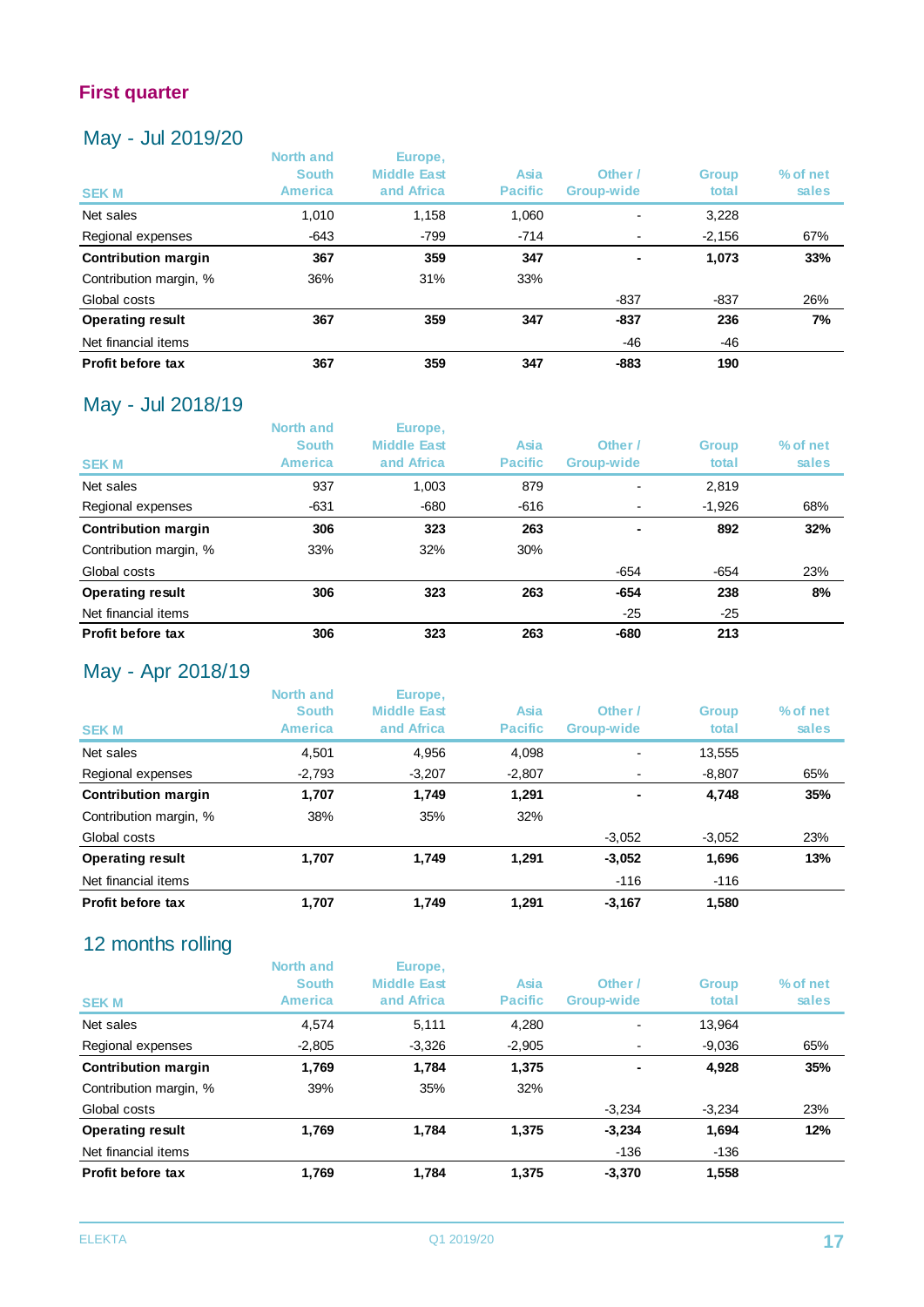### **First quarter** Net sales by product type

#### May-Jul 2019/20

| <b>SEKM</b> | North and<br><b>South America</b> | <b>Middle East</b><br>and Africa | Asia Pacific | Other<br>Group-wide | <b>Group total</b> |
|-------------|-----------------------------------|----------------------------------|--------------|---------------------|--------------------|
| Solutions   | 387                               | 699                              | 772          |                     | 1,858              |
| Service     | 623                               | 459                              | 289          |                     | 1,371              |
| Total       | 1.010                             | 1,158                            | 1,060        | ۰                   | 3,228              |

#### May-Jul 2018/19

| <b>Total</b> | 937                  | 1,003              | 879          | ٠              | 2,819       |
|--------------|----------------------|--------------------|--------------|----------------|-------------|
| Service      | 559                  | 409                | 269          | $\blacksquare$ | 1,237       |
| Solutions    | 377                  | 594                | 611          | $\blacksquare$ | 1,582       |
| <b>SEK M</b> | <b>South America</b> | and Africa         | Asia Pacific | Group-wide     | Group total |
|              | North and            | <b>Middle East</b> |              | Other          |             |
|              |                      | Europe,            |              |                |             |

#### May-Apr 2018/19

| Total       | 4,501                | 4,956              | 4,098        | ۰                        | 13,555             |
|-------------|----------------------|--------------------|--------------|--------------------------|--------------------|
| Service     | 2.308                | 1.731              | 1.122        | $\overline{\phantom{a}}$ | 5,161              |
| Solutions   | 2,192                | 3,224              | 2,977        | $\overline{\phantom{a}}$ | 8,394              |
| <b>SEKM</b> | <b>South America</b> | and Africa         | Asia Pacific | Group-wide               | <b>Group total</b> |
|             | North and            | <b>Middle East</b> |              | Other                    |                    |
|             |                      | Europe,            |              |                          |                    |

#### 12 months rolling

| Total        | 4,574                | 5,111                         | 4,280        | ۰              | 13,964             |
|--------------|----------------------|-------------------------------|--------------|----------------|--------------------|
| Service      | 2.372                | 1.781                         | 1.142        | $\blacksquare$ | 5,295              |
| Solutions    | 2,202                | 3,330                         | 3,138        | $\blacksquare$ | 8,669              |
| <b>SEK M</b> | <b>South America</b> | and Africa                    | Asia Pacific | Group-wide     | <b>Group total</b> |
|              | North and            | Europe,<br><b>Middle East</b> |              | Other /        |                    |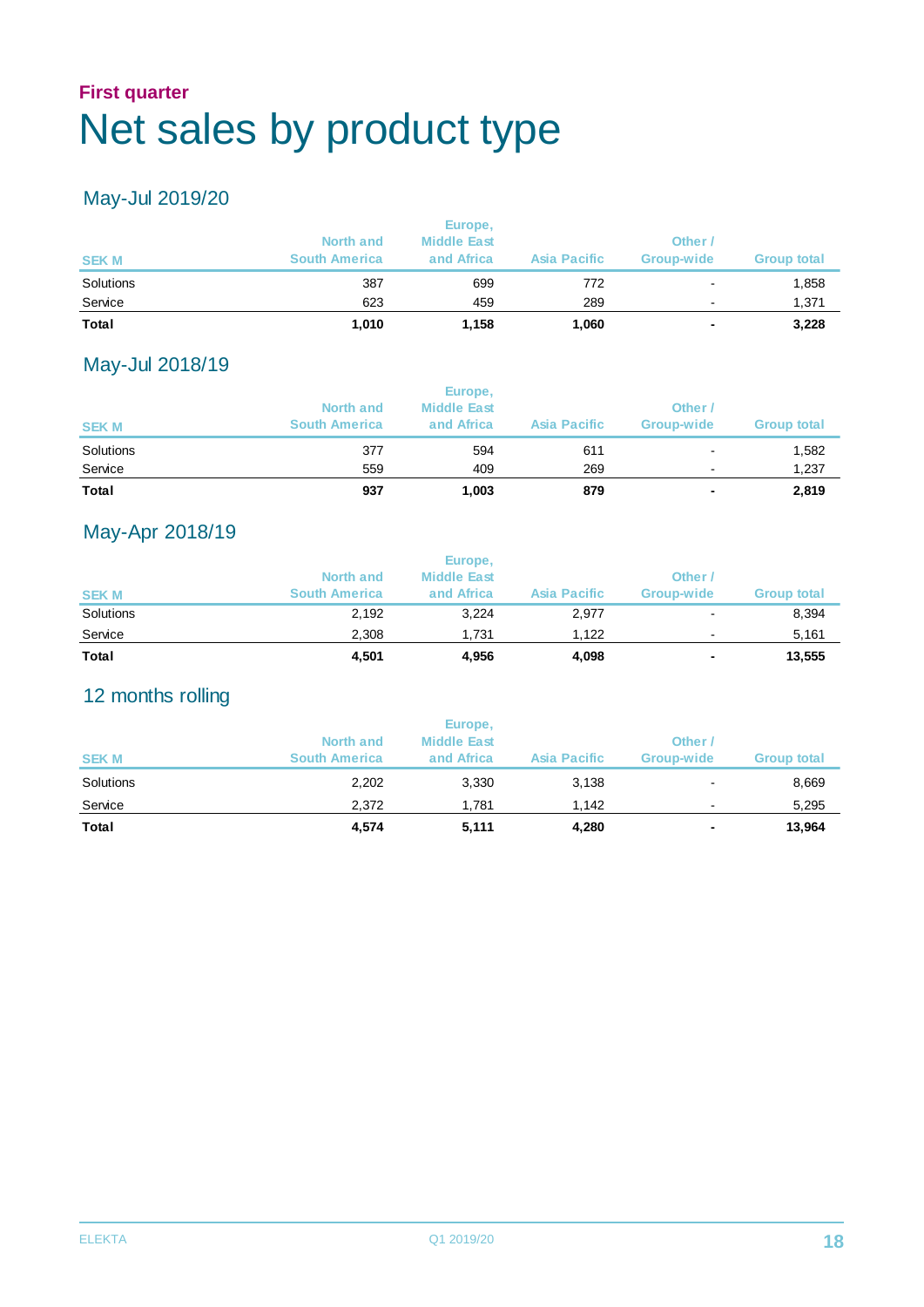## **First quarter** Financial instruments

The table below shows the fair value of the Group's financial instruments, for which fair value is different than carrying value. The fair value of all other financial instruments is assumed to correspond to the carrying value.

|                                         | Jul 31, 2019              |               | Jul 31, 2018              |                          | Apr 30, 2019              |               |
|-----------------------------------------|---------------------------|---------------|---------------------------|--------------------------|---------------------------|---------------|
| <b>SEK M</b>                            | <b>Carrying</b><br>amount | Fair<br>value | <b>Carrying</b><br>amount | Fair<br>value            | <b>Carrying</b><br>amount | Fair<br>value |
| Long-term interest-bearing liabilities  | 3.504                     | 3,529         | 4.341                     | 4.346                    | 3.558                     | 3,573         |
| Long-term leasing liabilities           | 1.047                     | 1.047         |                           | $\blacksquare$           |                           |               |
| Short-term interest-bearing liabilities | 1.015                     | 1,015         | 513                       | 513                      | 1.000                     | 1.000         |
| Short-term leasing liabilities          | 214                       | 214           |                           | $\overline{\phantom{0}}$ |                           |               |

The Group's financial assets and financial liabilities, which have been measured at fair value, have been categorized in the fair value hierarchy. The different levels are defined as follows:

**Level 1:** Quoted prices on an active market for identical assets or liabilities

Level 2: Other observable data than quoted prices included in Level 1, either directly (that is, price

- quotations) or indirectly (that is, obtained from price quotations)
- Level 3: Data not based on observable market data

#### Financial instruments measured at fair value

| <b>SEK M</b>                                                    | Level | Jul 31, 2019 | Jul 31, 2018 | Apr 30, 2019 |
|-----------------------------------------------------------------|-------|--------------|--------------|--------------|
| <b>Financial assets</b>                                         |       |              |              |              |
| Financial assets measured at fair value through profit or loss: |       |              |              |              |
| Derivative financial instruments - non-hedge accounting         | 2     | 24           | 10           | 70           |
| Short-term investments                                          |       | 47           | 84           | 45           |
| Current investments classified as cash equivalents              |       | 1,721        |              | 1,716        |
| Equity instruments                                              |       | 58           |              | 58           |
| Equity instruments                                              | 3     | 2            |              | 2            |
| Derivatives used for hedging purposes:                          |       |              |              |              |
| Derivative financial instruments - hedge accounting             | 2     |              | 12           | 2            |
| <b>Total financial assets</b>                                   |       | 1,853        | 106          | 1,893        |
| <b>Financial liabilities</b>                                    |       |              |              |              |
| Financial liabilities at fair value through profit or loss:     |       |              |              |              |
| Derivative financial instruments - non-hedge accounting         | 2     | 84           | 54           | 25           |
| Contingent consideration                                        | 3     | 2            | 6            | 2            |
| Derivatives used for hedging purposes:                          |       |              |              |              |
| Derivative financial instruments - hedge accounting             | 2     | 167          | 56           | 72           |
| <b>Total financial liabilities</b>                              |       | 253          | 116          | 99           |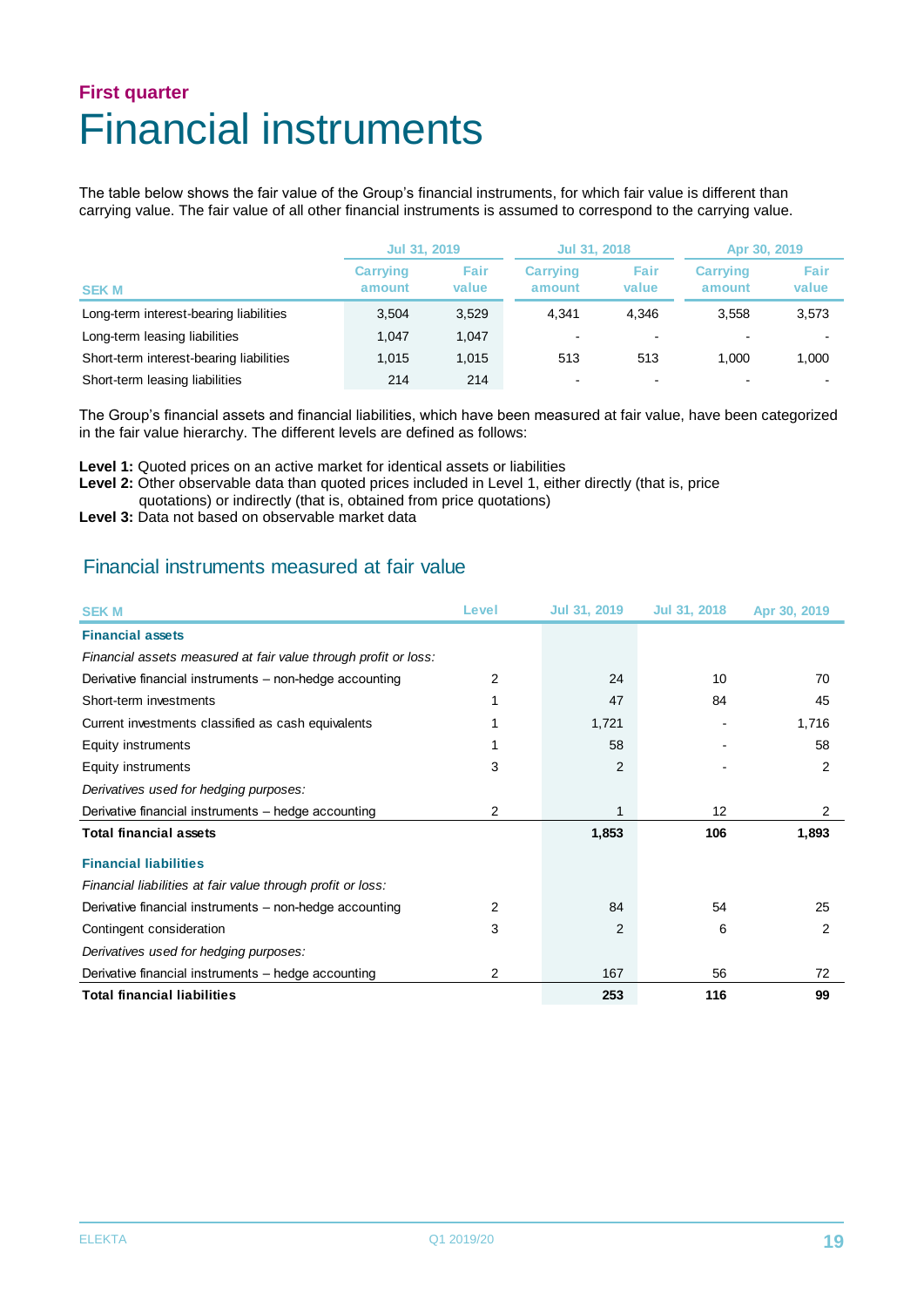# **First quarter** Key figures and data

#### Key figures

|                                   | $\mathsf{May}$ - Apr <sup>1</sup> |                |                | May - Apr |         | May - Jul | May - Jul |
|-----------------------------------|-----------------------------------|----------------|----------------|-----------|---------|-----------|-----------|
|                                   | 2014/15                           | 2015/16        | 2016/17        | 2017/18   | 2018/19 | 2018/19   | 2019/20   |
| Gross order intake, SEK M         | 12,825                            | 13,821         | 14,064         | 14,493    | 16,796  | 3,174     | 4,390     |
| Net sales, SEK M                  | 10,839                            | 11,221         | 10,704         | 11,573    | 13,555  | 2,819     | 3,228     |
| Order backlog, SEK M              | 17,087                            | 18,239         | 22,459         | 27,974    | 32,003  | 28,092    | 33,199    |
| Operating result, SEK M           | 937                               | 423            | 598            | 1,845     | 1,696   | 238       | 236       |
| Operating margin, %               | 8.6                               | 3.8            | 5.6            | 15.9      | 12.5    | 8.4       | 7.3       |
| Profit margin, %                  | 6.6                               | 1.7            | 3.2            | 14.5      | 11.7    | 7.5       | 5.9       |
| Shareholders' equity, SEK M       | 6,646                             | 6,412          | 6,774          | 6,987     | 7,779   | 6,843     | 7,849     |
| Return on shareholders' equity, % | 9                                 | $\overline{2}$ | $\overline{2}$ | 22        | 17      | 21        | 16        |
| Net debt, SEK M                   | 2,768                             | 2,677          | 1,889          | 803       | 439     | 1,307     | 1,170     |
| Operational cash conversion, %    | 126                               | 111            | 145            | 95        | 61      | $-89$     | $-116$    |
| Average number of employees       | 3,679                             | 3,677          | 3,581          | 3,702     | 3,798   | 3,694     | 3,942     |

<sup>1</sup> Calculation based on IAS18

#### Data per share

| $May - Apr1$ |         | May - Apr |         | May - Jul | May - Jul |         |
|--------------|---------|-----------|---------|-----------|-----------|---------|
| 2014/15      | 2015/16 | 2016/17   | 2017/18 | 2018/19   | 2018/19   | 2019/20 |
|              |         |           |         |           |           |         |
| 1.45         | 0.36    | 0.33      | 3.53    | 3.14      | 0.43      | 0.38    |
| 1.45         | 0.36    | 0.33      | 3.53    | 3.14      | 0.43      | 0.38    |
|              |         |           |         |           |           |         |
| 1.78         | 1.00    | 2.69      | 3.79    | 2.48      | 0.00      | 0.00    |
| 1.78         | 1.00    | 2.69      | 3.79    | 2.48      | 0.00      | 0.00    |
|              |         |           |         |           |           |         |
| 17.41        | 16.79   | 17.73     | 18.29   | 20.36     | 17.91     | 20.54   |
| 17.41        | 16.79   | 17.73     | 18.29   | 20.36     | 17.91     | 20.54   |
|              |         |           |         |           |           |         |
| 381,287      | 381,288 | 381,306   | 382,027 | 382,027   | 382,027   | 382,027 |
| 381,287      | 381,288 | 381,306   | 382,027 | 382,027   | 382,027   | 382,027 |
|              |         |           |         |           |           |         |
| 381,287      | 381,288 | 382,027   | 382,027 | 382,027   | 382,027   | 382,027 |
| 381,287      | 381,288 | 382,027   | 382,027 | 382,027   | 382,027   | 382,027 |
|              |         |           |         |           |           |         |

<sup>1</sup> Calculation based on IAS18

2 Number of registered shares at closing excluding treasury shares (1,541,368 per July 31, 2019).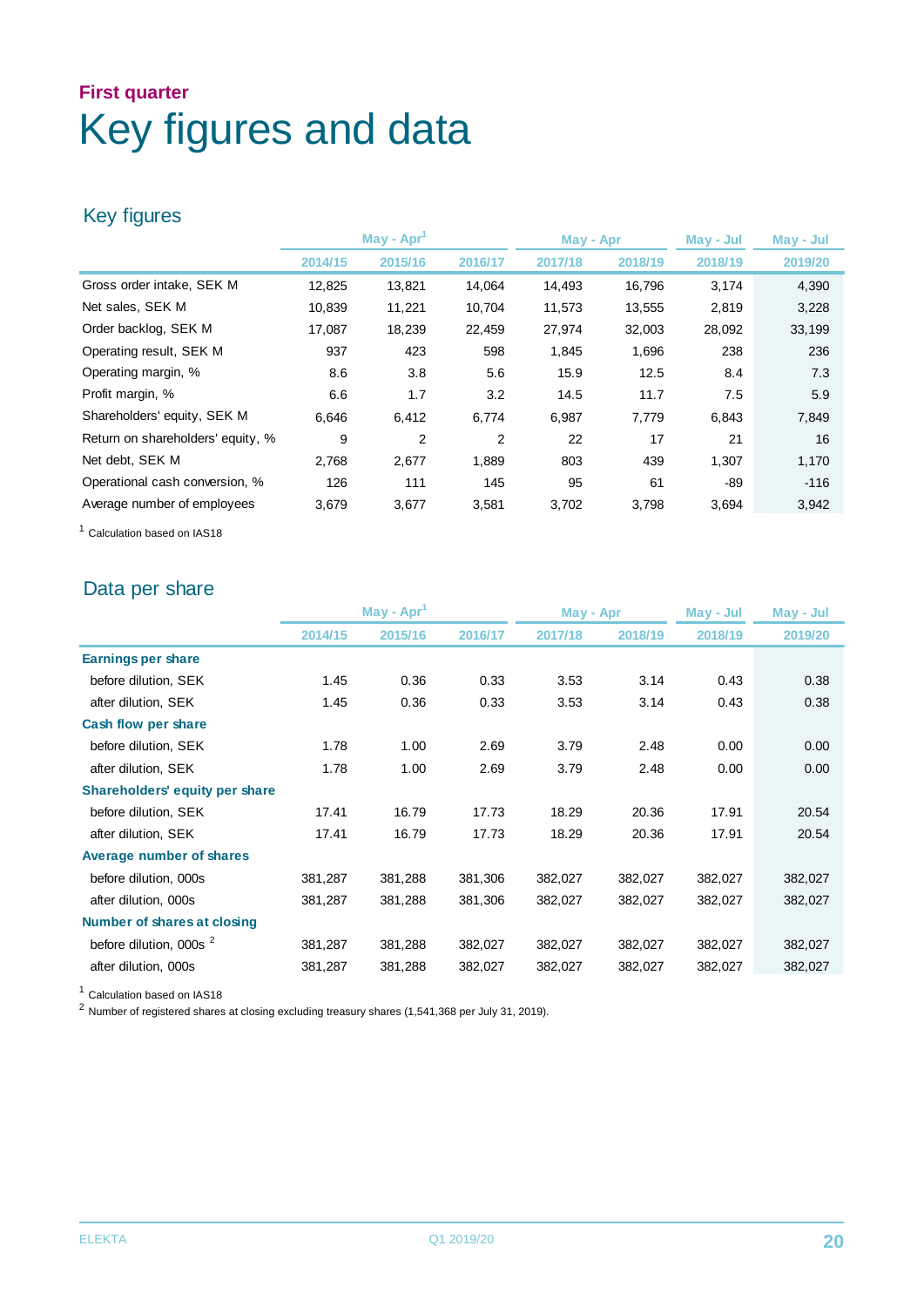#### Data per quarter

|                                     |       | 2017/18 |       |                |        | 2018/19 |       |       | 2019/20        |
|-------------------------------------|-------|---------|-------|----------------|--------|---------|-------|-------|----------------|
| <b>SEK M</b>                        | Q1    | Q2      | Q3    | Q <sub>4</sub> | Q1     | Q2      | Q3    | Q4    | Q <sub>1</sub> |
| Gross order intake                  | 2.738 | 3.267   | 3.833 | 4.656          | 3.174  | 3.670   | 4.551 | 5.401 | 4,390          |
| Net sales                           | 2.504 | 2.903   | 2.756 | 3.409          | 2.819  | 3.330   | 3,320 | 4.086 | 3,228          |
| <b>EBITA</b>                        | 420   | 566     | 534   | 848            | 386    | 601     | 505   | 985   | 448            |
| Operating result                    | 281   | 440     | 409   | 714            | 238    | 393     | 311   | 755   | 236            |
| Cash flow from operating activities | 76    | 403     | 691   | 1,235          | $-381$ | 512     | -57   | 1.547 | $-629$         |

#### Order intake growth based on constant exchange rates

| <u>UNCE IN LOWER DASCU UN CUISIAN CAUTAING TAICS</u> |                |                |    |                |                |          |                |         |     |
|------------------------------------------------------|----------------|----------------|----|----------------|----------------|----------|----------------|---------|-----|
|                                                      | 2017/18        |                |    | 2018/19        |                |          |                | 2019/20 |     |
|                                                      | Q <sub>1</sub> | Q <sub>2</sub> | Q3 | Q <sub>4</sub> | Q <sub>1</sub> | $\Omega$ | Q <sub>3</sub> | Q4      |     |
| North and South America, %                           | -6             | 14             | 15 | 10             | 23             | -41      | 16             | 9       |     |
| Europe, Middle East and Africa, %                    | -4             | -5             | -5 | 28             | 15             | 43       | 5              | 18      | 64  |
| Asia Pacific, %                                      |                | $-11$          | 33 | -9             | 2              | 18       | 20             | -8      | -31 |
| Group, %                                             | 0              | 0              | 9  | 10             | 12             |          | 12             | 8       | 32  |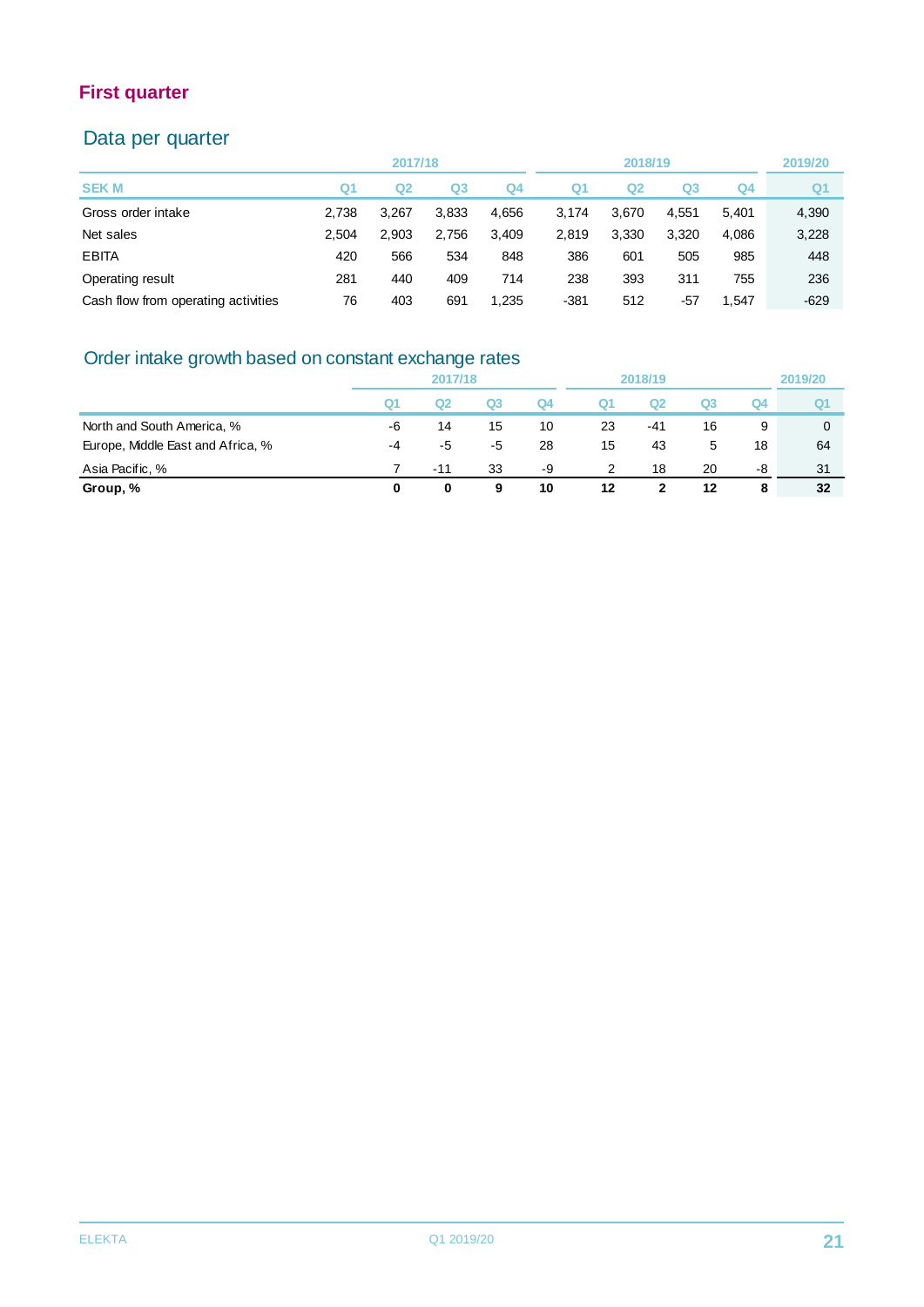### **First quarter** Alternative performance measures

Alternative Performance Measures (APMs) are measures and key figures that Elekta's management and other stakeholders use when managing and analysing Elekta's business performance. These measures are not substitutes, but rather supplements to financial reporting measures prepared in accordance with IFRS. Key figures and other APMs used by Elekta are defined on www.elekta.com/investors/financials/definitions.php. Definitions and additional information on APMs can also be found on pages 122-124 in the Annual Report 2018/19.

#### Order and sales growth based on constant exchange rates

Elekta's order intake and sales are, to a large extent, reported in subsidiaries with other functional currencies than SEK, which is the group reporting currency. In order to present order and sales growth on a more comparable basis and to show the impact of currency fluctuations, order and sales growth based on constant exchange rates are presented. The schedules below present growth based on constant exchange rates reconciled to the total growth reported in accordance with IFRS.

#### Change gross order intake

|                                            |    | Europe,<br><b>Middle East,</b>           |    |             |                |              |    |                       |  |
|--------------------------------------------|----|------------------------------------------|----|-------------|----------------|--------------|----|-----------------------|--|
|                                            |    | <b>North and</b><br><b>South America</b> |    | and Africa  |                | Asia Pacific |    | <b>Group</b><br>total |  |
|                                            | ℅  | <b>SEKM</b>                              | %  | <b>SEKM</b> | %              | <b>SEK M</b> | ℅  | <b>SEKM</b>           |  |
| Q1 2019/20 vs. Q1 2018/19                  |    |                                          |    |             |                |              |    |                       |  |
| Change based on constant<br>exchange rates | 0  | $-2$                                     | 64 | 646         | 31             | 360          | 32 | 1,004                 |  |
| Currency effects                           | 8  | 75                                       | 6  | 59          | 7              | 77           | 7  | 211                   |  |
| <b>Reported change</b>                     | 7  | 74                                       | 70 | 705         | 37             | 437          | 38 | 1,216                 |  |
| Q1 2018/19 vs. Q1 2017/18                  |    |                                          |    |             |                |              |    |                       |  |
| Change based on constant<br>exchange rates | 23 | 183                                      | 15 | 126         | $\overline{2}$ | 17           | 12 | 326                   |  |
| Currency effects                           | 2  | 16                                       | 6  | 52          | 4              | 42           | 4  | 110                   |  |
| <b>Reported change</b>                     | 25 | 199                                      | 22 | 178         | 5              | 59           | 16 | 436                   |  |

#### Change net sales

|                           |      | Europe,                                  |                |                                   |                |              |       |              |  |
|---------------------------|------|------------------------------------------|----------------|-----------------------------------|----------------|--------------|-------|--------------|--|
|                           |      | <b>North and</b><br><b>South America</b> |                | <b>Middle East,</b><br>and Africa |                |              |       | <b>Group</b> |  |
|                           |      |                                          |                |                                   |                | Asia Pacific | total |              |  |
|                           | ℅    | <b>SEK M</b>                             | ℅              | <b>SEK M</b>                      | %              | <b>SEKM</b>  | ℅     | <b>SEKM</b>  |  |
| Q1 2019/20 vs. Q1 2018/19 |      |                                          |                |                                   |                |              |       |              |  |
| Change based on constant  |      |                                          |                |                                   |                |              |       |              |  |
| exchange rates            | 0    | -3                                       | 13             | 131                               | 14             | 126          | 9     | 254          |  |
| Currency effects          | 8    | 76                                       | $\overline{2}$ | 24                                | 6              | 55           | 6     | 156          |  |
| <b>Reported change</b>    | 8    | 73                                       | 15             | 155                               | 21             | 181          | 15    | 409          |  |
| Q1 2018/19 vs. Q1 2017/18 |      |                                          |                |                                   |                |              |       |              |  |
| Change based on constant  |      |                                          |                |                                   |                |              |       |              |  |
| exchange rates            | $-2$ | $-18$                                    | 11             | 95                                | 23             | 162          | 10    | 239          |  |
| Currency effects          | 2    | 15                                       | 5              | 46                                | $\overline{2}$ | 15           | 3     | 76           |  |
| <b>Reported change</b>    | 0    | -3                                       | 16             | 141                               | 25             | 177          | 13    | 315          |  |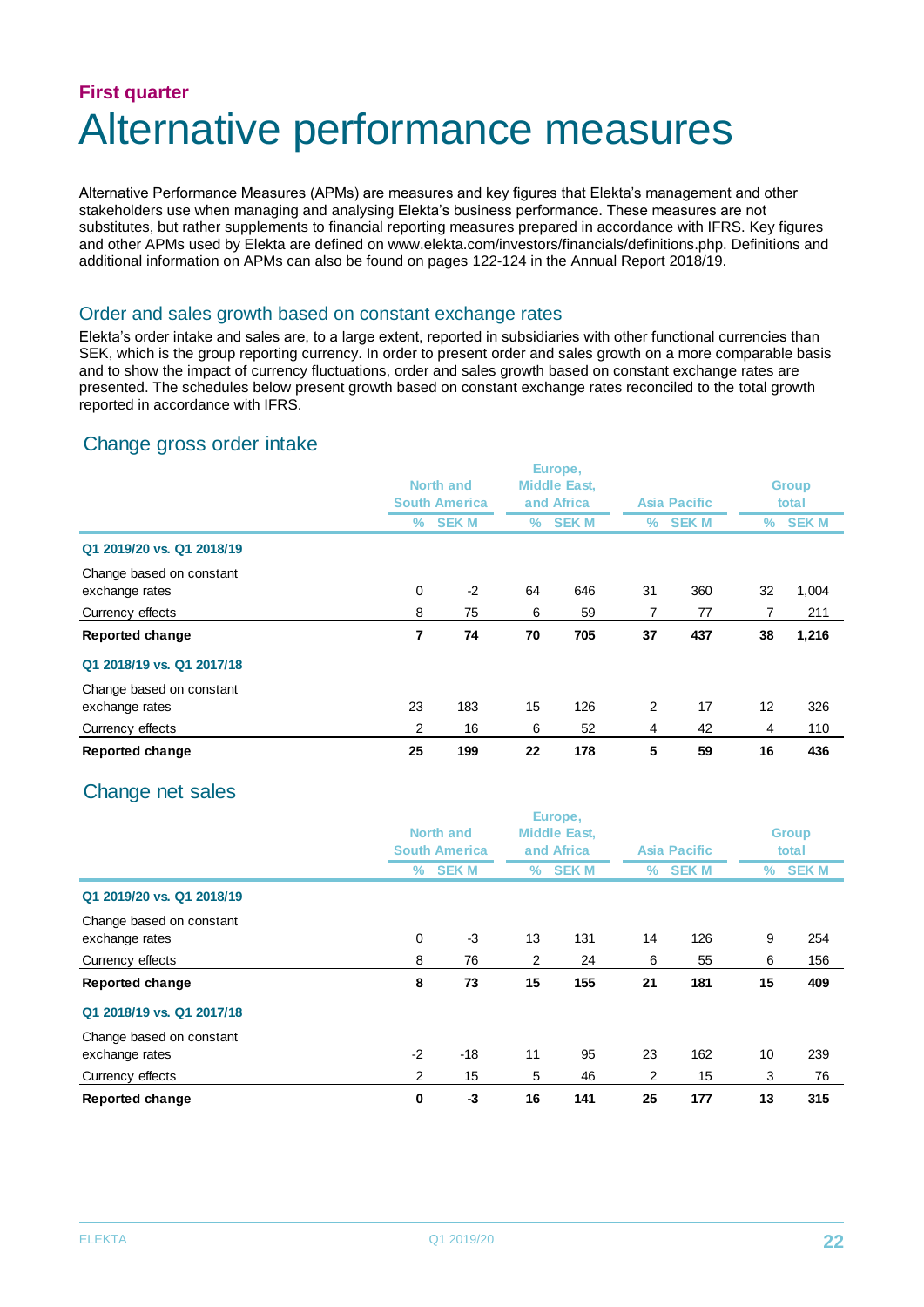#### EBITDA

EBITDA is used for the calculation of operational cash conversion and the net debt/EBITDA ratio.

| <b>SEKM</b>                           | Q1 2018/19 | Q2 2018/19 | Q3 2018/19 | Q4 2018/19 | Q1 2019/20 |
|---------------------------------------|------------|------------|------------|------------|------------|
| Operating result/EBIT                 | 238        | 393        | 311        | 755        | 236        |
| Amortization:                         |            |            |            |            |            |
| Capitalized development costs         | 120        | 176        | 167        | 200        | 184        |
| Assets relating business combinations | 27         | 32         | 27         | 30         | 28         |
| Depreciation                          | 41         | 38         | 40         | 42         | 95         |
| <b>EBITDA</b>                         | 427        | 639        | 545        | 1,028      | 542        |

#### Return on capital employed

Return on capital employed is a measure of the profitability after taking into account the amount of total capital used unrelated to type of financing. A higher return on capital employed indicates a more efficient use of capital. Capital employed represents the value of the balance sheet net assets that is the key driver of cash flow and capital required to run the business. It is also used in the calculation of return on capital employed.

| <b>SEK M</b>                                  | Jul 31, 2018 | Oct 31, 2018 | Jan 31, 2019 | Apr 30, 2019 | Jul 31, 2019 |
|-----------------------------------------------|--------------|--------------|--------------|--------------|--------------|
| Profit before tax (12 months rolling)         | 1,651        | 1,609        | 1,504        | 1,580        | 1,558        |
| Financial expenses (12 months rolling)        | 225          | 220          | 211          | 186          | 211          |
| Profit before tax plus financial expenses     | 1,877        | 1,829        | 1,715        | 1,766        | 1,769        |
| <b>Total assets</b>                           | 21,921       | 22,645       | 22,685       | 24,064       | 24,855       |
| Deferred tax liabilities                      | $-504$       | $-537$       | $-537$       | $-587$       | $-574$       |
| Long-term provisions                          | $-169$       | $-172$       | $-165$       | $-188$       | $-194$       |
| Other long-term liabilities                   | $-59$        | $-84$        | $-57$        | $-55$        | $-10$        |
| Accounts payable                              | $-841$       | $-1,111$     | $-1,082$     | $-1,427$     | $-1,226$     |
| Advances from customers                       | $-4,608$     | $-4,652$     | $-4,850$     | $-4,883$     | $-4,652$     |
| Prepaid income                                | $-1,899$     | $-1,910$     | $-2,010$     | $-2,170$     | $-2,108$     |
| Accrued expenses                              | $-1,508$     | $-1,570$     | $-1,596$     | $-1,661$     | $-1,539$     |
| Current tax liabilities                       | $-111$       | $-112$       | $-93$        | $-166$       | $-143$       |
| Short-term provisions                         | $-165$       | $-157$       | $-148$       | $-188$       | $-184$       |
| Derivative financial instruments              | $-105$       | $-153$       | $-57$        | $-94$        | $-243$       |
| Other current liabilities                     | $-255$       | $-258$       | $-333$       | $-308$       | $-354$       |
| Capital employed                              | 11,697       | 11,928       | 11,756       | 12,337       | 13,629       |
| Average capital employed (last five quarters) | 11,367       | 11,628       | 11,786       | 12,010       | 12,269       |
| <b>Return on capital employed</b>             | 17%          | 16%          | 15%          | 15%          | 14%          |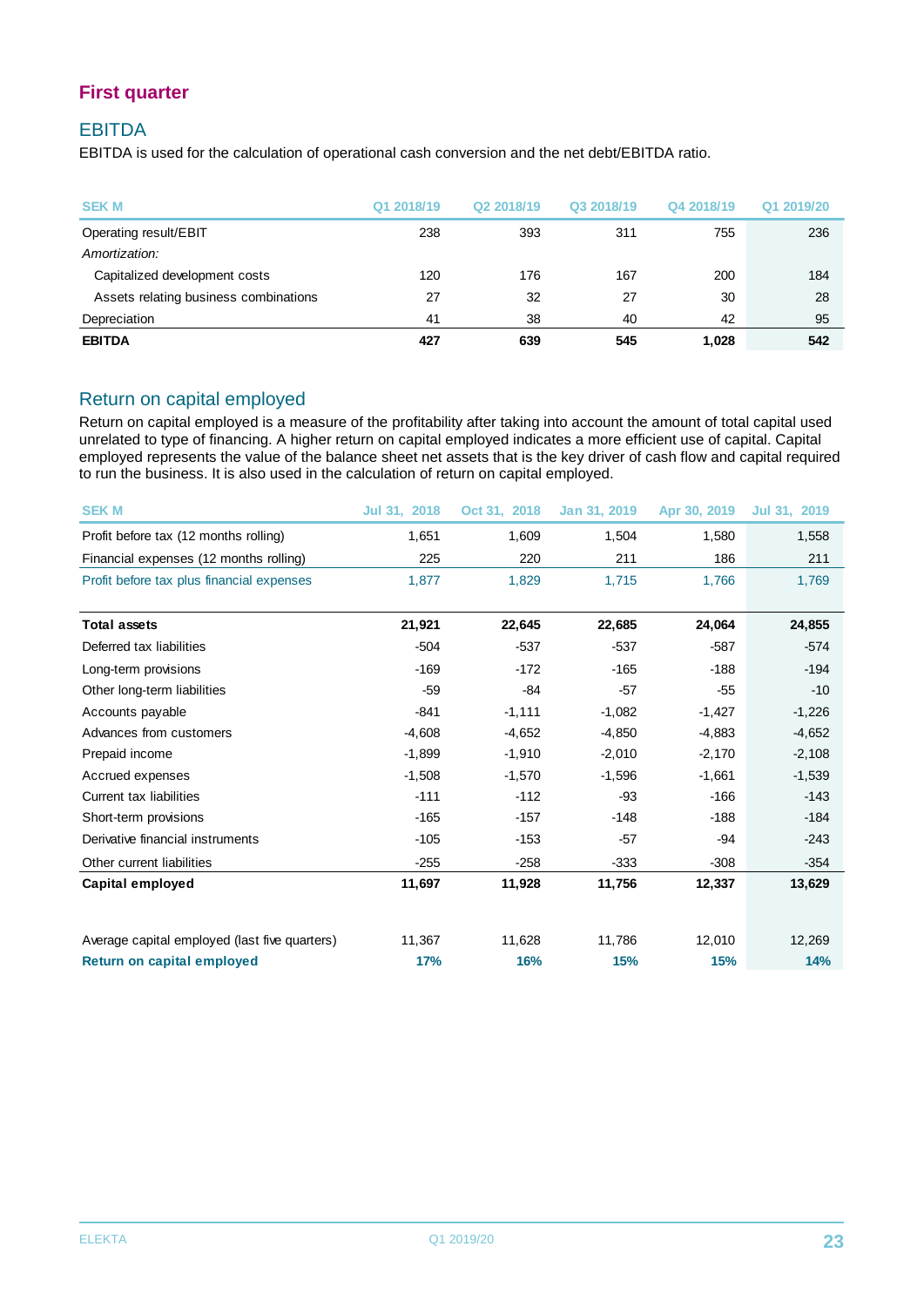#### Return on shareholders' equity

Return on shareholders' equity measures the return generated on shareholders' capital invested in the company.

| <b>SEK M</b>                                                                             | Q1 2018/19 | Q <sub>2</sub> 2018/19 | Q3 2018/19 | Q4 2018/19 | Q1 2019/20 |
|------------------------------------------------------------------------------------------|------------|------------------------|------------|------------|------------|
| Net income (12 months rolling)                                                           | 1.315      | 1.294                  | 1.164      | 1.198      | 1,180      |
| Average shareholders' equity excluding<br>non-controlling interests (last five quarters) | 6.271      | 6.554                  | 6.842      | 7.167      | 7,339      |
| Return on shareholders' equity                                                           | 21%        | 20%                    | 17%        | 17%        | <b>16%</b> |

#### Operational cash conversion

Cash flow is a focus area for management. The operational cash conversion shows the relation between cash flow from operating activities and EBITDA.

| <b>SEK M</b>                        | Q1 2018/19 | Q2 2018/19 | Q3 2018/19 | Q4 2018/19  | Q1 2019/20 |
|-------------------------------------|------------|------------|------------|-------------|------------|
| Cash flow from operating activities | $-381$     | 512        | -57        | 1.547       | $-629$     |
| EBITDA                              | 427        | 639        | 545        | 1.028       | 542        |
| <b>Operational cash conversion</b>  | $-89%$     | 80%        | $-10%$     | <b>151%</b> | $-116%$    |

#### Working capital

In order to optimize cash generation, management focuses on working capital and reducing lead times between orders booked and cash received.

|                                    | <b>Jul 31</b> | <b>Jul 31</b> | <b>Apr 30</b> |
|------------------------------------|---------------|---------------|---------------|
| <b>SEK M</b>                       | 2019          | 2018          | 2019          |
| <b>Working capital assets</b>      |               |               |               |
| Inventories                        | 2,780         | 2,485         | 2,634         |
| Accounts receivable                | 3,576         | 3,061         | 3,455         |
| Accrued income                     | 1,440         | 1,004         | 1,401         |
| Other operating receivables        | 1,295         | 1,103         | 1,059         |
| Sum working capital assets         | 9,092         | 7,654         | 8,548         |
| <b>Working capital liabilities</b> |               |               |               |
| Accounts payable                   | 1,226         | 841           | 1,427         |
| Advances from customers            | 4,652         | 4,608         | 4,883         |
| Prepaid income                     | 2,108         | 1,899         | 2,170         |
| Accrued expenses                   | 1,539         | 1,508         | 1,661         |
| Short-term provisions              | 184           | 165           | 188           |
| Other current liabilities          | 354           | 255           | 308           |
| Sum working capital liabilities    | 10,063        | 9,276         | 10,638        |
| Net working capital                | $-972$        | $-1,622$      | $-2,089$      |
| % of 12 months net sales           | $-7%$         | $-14%$        | $-15%$        |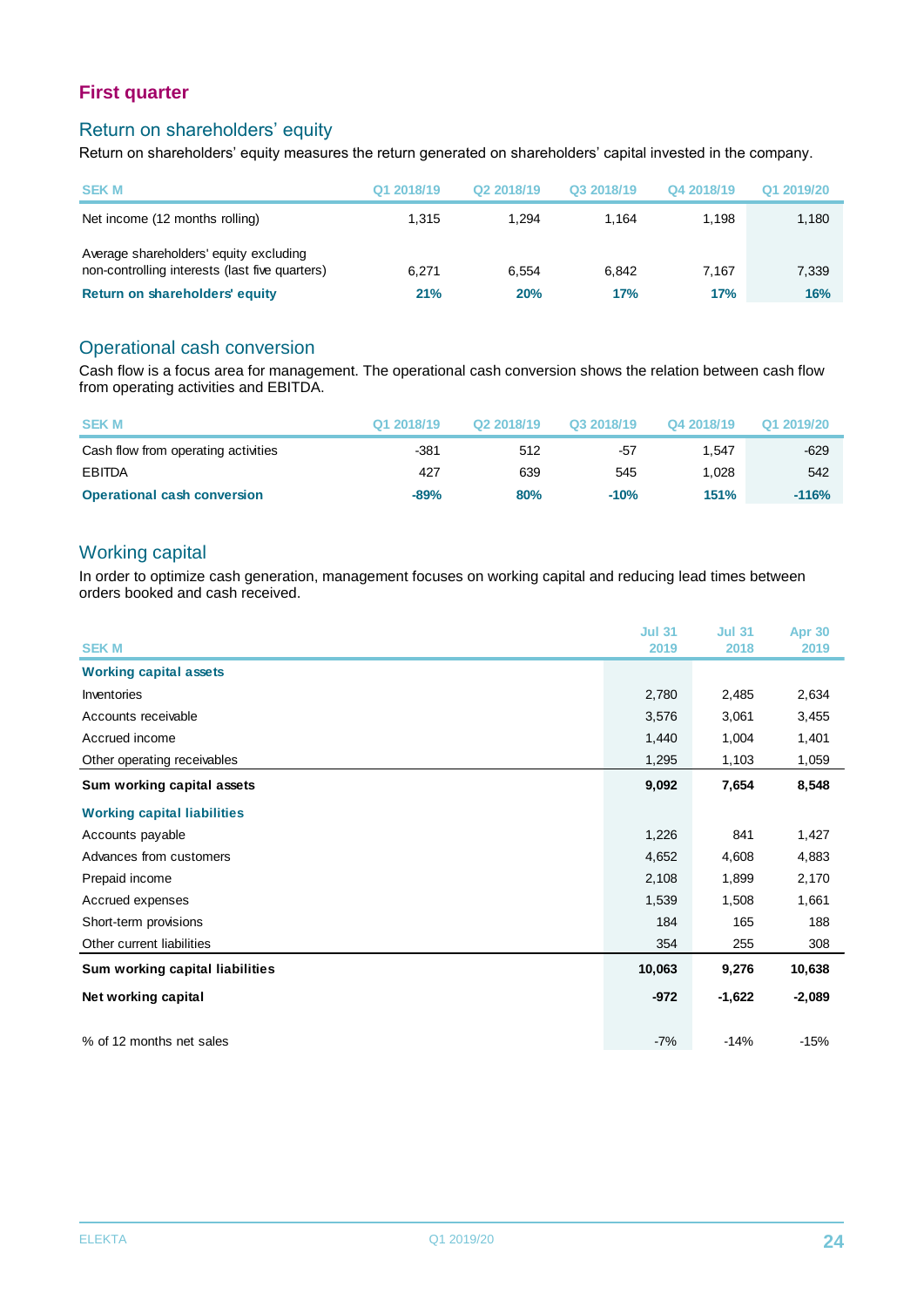#### Net debt and net debt/EBITDA ratio

Net debt is important for understanding the financial stability of the company. Net debt and net debt/EBITDA ratio are used by management to track the debt evolvement, the refinancing need and the leverage for the Group.

| <b>SEKM</b>                                                                         | Jul 31, 2018 | Oct 31, 2018 | Jan 31, 2019 | Apr 30, 2019 | Jul 31, 2019 |
|-------------------------------------------------------------------------------------|--------------|--------------|--------------|--------------|--------------|
| Long-term interest-bearing liabilities                                              | 4.341        | 4.422        | 4,463        | 3,558        | 3,504        |
| Short-term interest-bearing liabilities<br>Cash and cash equivalents and short-term | 513          | 536          | 38           | 1.000        | 1,015        |
| investments                                                                         | $-3.547$     | $-3,669$     | $-2,980$     | $-4.119$     | $-3,349$     |
| Net debt                                                                            | 1.307        | 1.290        | 1.521        | 439          | 1,170        |
| EBITDA (12 months rolling)                                                          | 2,489        | 2,522        | 2,499        | 2,639        | 2,754        |
| Net debt/EBITDA ratio                                                               | 0.53         | 0.51         | 0.61         | 0.17         | 0.42         |

# Significant events after the quarter

- Lionel Hadjadjeba has been hired and appointed as President MR-Linac Solutions to drive the commercialization of Elekta Unity.
- Verena Schiller has been appointed President Neuro Solutions to further develop our neuro business.